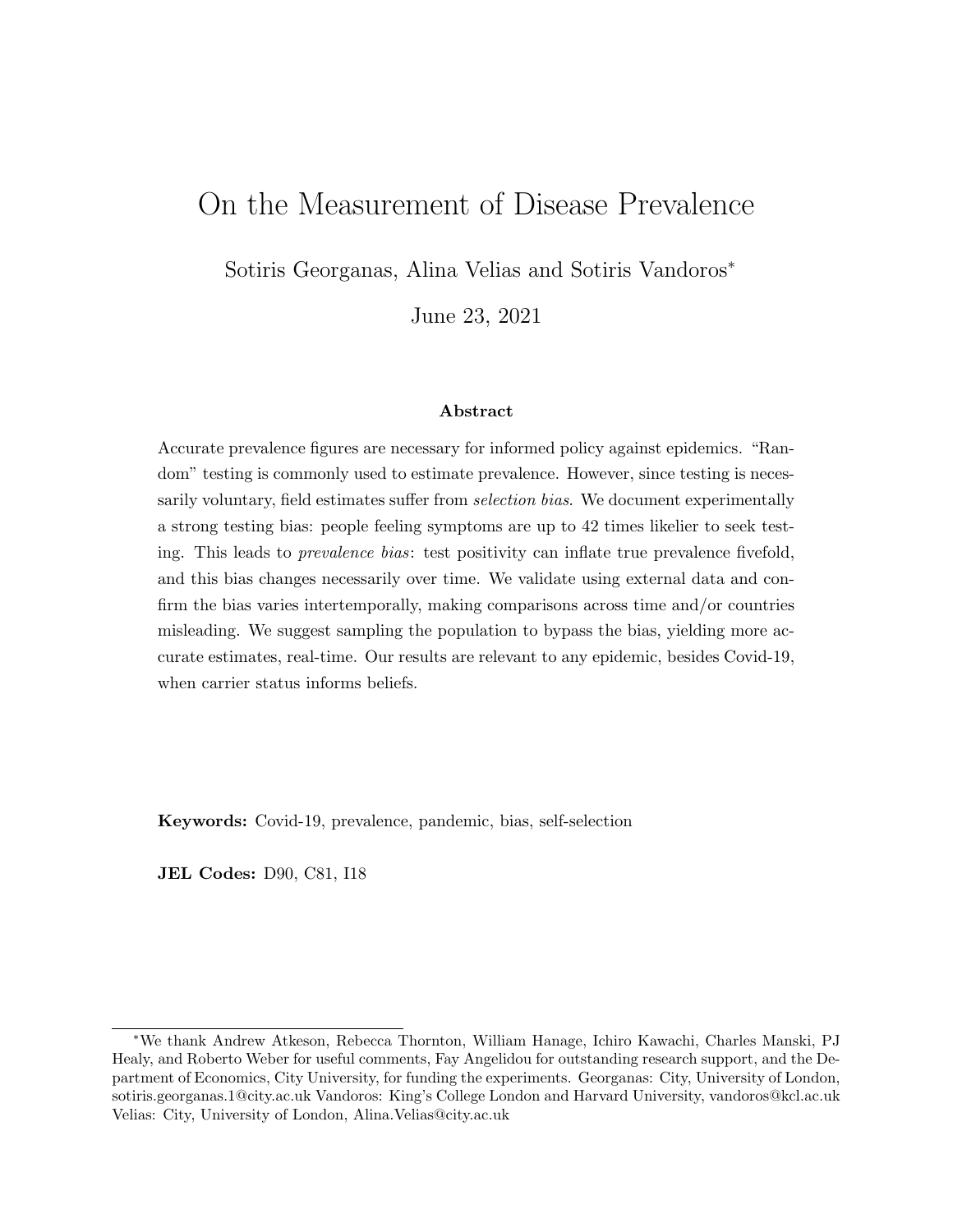## 1 Introduction

How to measure prevalence for infectious diseases? In the Covid-19 pandemic, health agencies (e.g. ECDC, [2021\)](#page-23-0) and lay citizens alike, closely watch two measures derived from daily testing, the absolute number of recorded cases and the percentage of positives in the tested population. These numbers influence individual decisions but also official measures against the pandemic, with a profound impact on public health and the economy (Acemoglu and Johnson, [2007\)](#page-23-1).

In this paper we claim that such commonly used measures are fundamentally flawed, because they ignore the demand side for testing. In virtually all countries in the world, testing is voluntary, leading to self-selection bias. People are likelier to self-select into testing if they have reasons to believe they might be having Covid-19 (such as, e.g. if they have symptoms or if they are exposed to a high-risk environment). We experimentally show there is a substantial bias in testing, driven by self-selection and demonstrate how the testing bias translates into biased prevalence estimates. We then validate our results on how the accuracy of prevalence estimation is affected by the bias, using external data and indeed find that positivity is inflated by 3.8 to 23.6 times, depending on the time period. This means that we cannot use a constant adjustment to debias positivity figures. Unlike other biases induced by imperfect medical measurement, the testing bias induces a different inflation factor in different stages of the disease (as illustrated in Section 4.3), making it impossible even to track the speed of the disease spreading, besides measuring the absolute prevalence. Finally, we propose a novel, fast and relatively economical method to estimate prevalence in real time, using a combination of polling methods and characteristics of endogenously done virus testing.

Let us start with a simple illustration of the problem for economic policy makers and health agencies, using a real example from a European country. During Christmas 2020 all shops and schools were closed. On January 18 2020 the government allowed elementary schools and the retail sector to open (for in-store buys). About a week later, recorded cases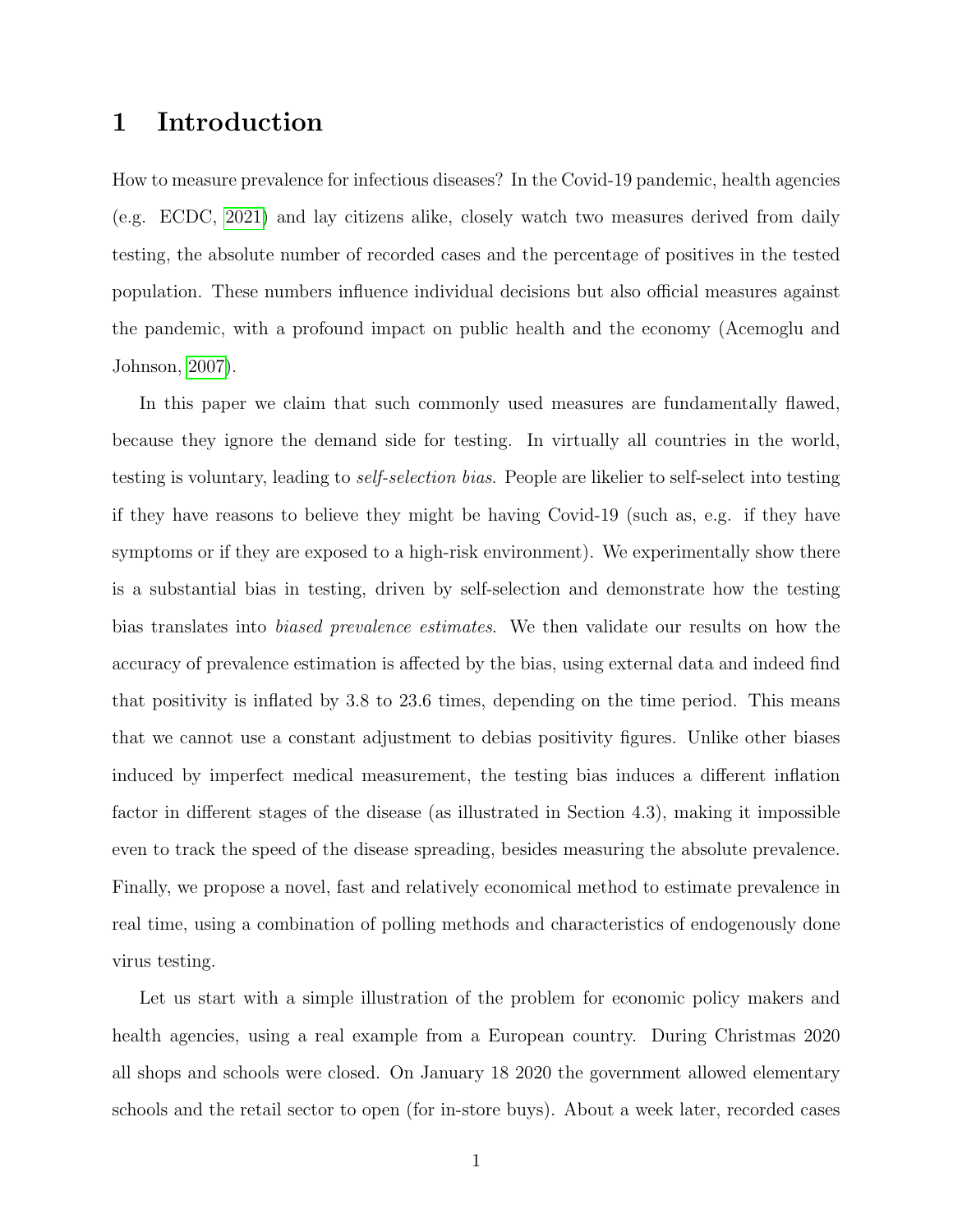started to rise. On January 29, 941 cases were recorded, almost double the cases a week before (506). Ignoring statistical issues of significance, two questions arise: is that rise in cases a clear sign of a worsening disease, and what is to blame? Due to the selection bias, even the first question is hard to answer. At the same time as cases rose, testing rose too. On 29 January there was twice the testing than on the 22nd. Actually, test positivity is similar between these dates. But the self-selection argument implies that the number of tests is endogenous. Higher disease prevalence leads to higher demand for testing. As we will demonstrate, the self-selection bias changes over time, making comparisons using test positivity data meaningless in many cases.

The self-selection bias varies with age, which complicates answering the second question too, how to tell whether schools or shops are to blame. One would think to (and indeed, health agencies do) compare test positivity among school pupils and middle aged people who went shopping, to see what channel of infection was more important. But our experiments show that demand for testing differs strongly by age, and also, virus symptoms affect this demand differentially. This means we cannot compare positivity across age groups either. The use of standard test positivity or the number of recorded cases, to compare prevalence over time or across age groups, is rarely advisable. In the paper we use incentivised controlled experiments to estimate the size of the testing bias and calculate the corresponding prevalence bias. Interestingly the bias is estimated to be drastically different by age groups (as mentioned above) and to also rely greatly on two important characteristics of the testing procedure: waiting times and cost.

Our testing bias estimates can be used to calculate the prevalence bias, and debias the current test positivity estimates in the field. As long as the characteristics of the testing procedures are known by the health agencies (rare to date), we sketch the parameter estimations necessary for debiasing. Given that we have estimates by age, simulations can be done for countries with different demographic structures too. Of course accurately estimating all necessary parameters presents challenges of its own.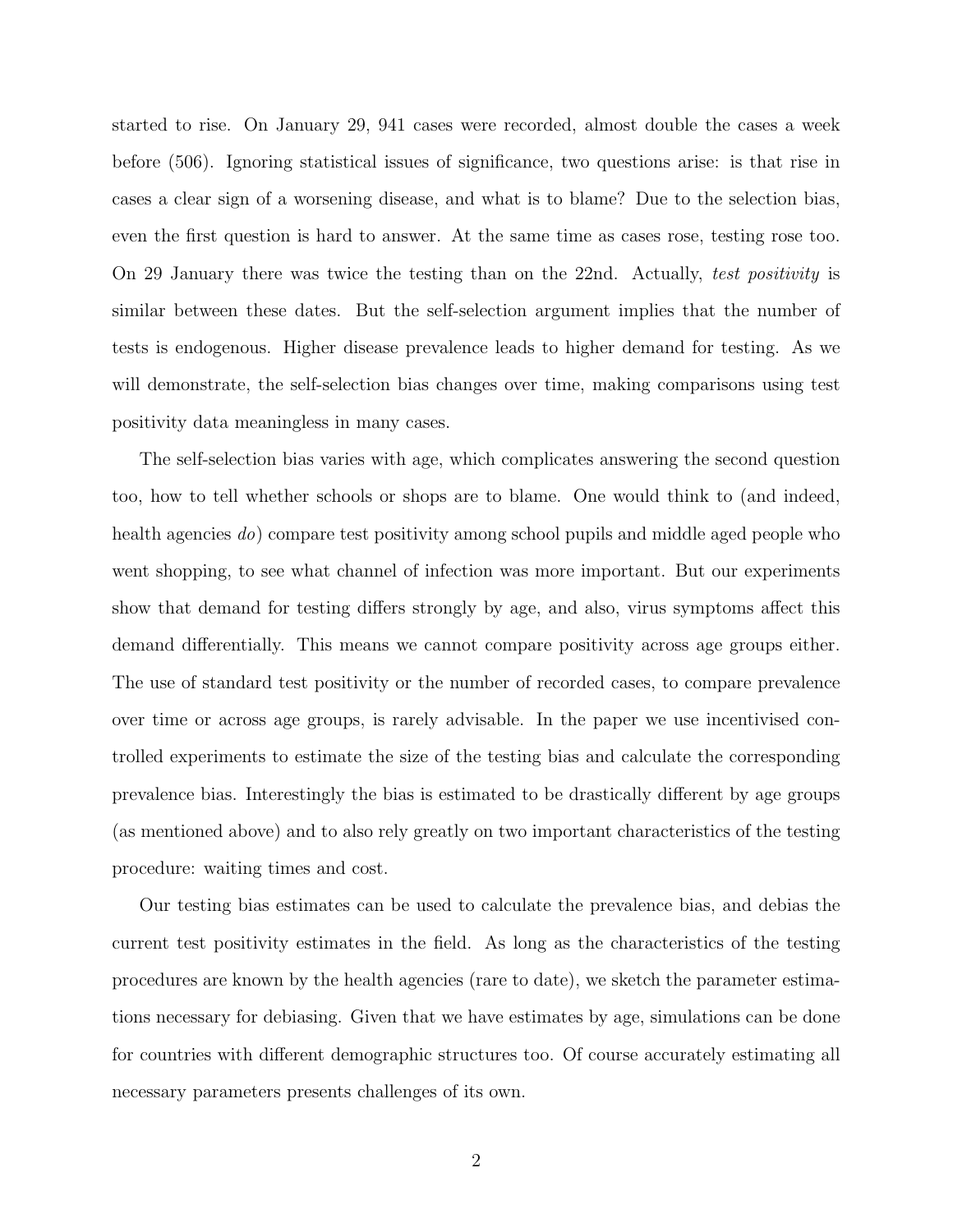To fix all the problems with measurement, we suggest a novel method to bypass the self-selection bias altogether, with an estimation procedure that is at the same time faster, more accurate and more feasible than current methods. The idea is to poll a representative sample about their symptoms, and get the symptoms-to-virus conversion parameters from existing tests. $<sup>1</sup>$  $<sup>1</sup>$  $<sup>1</sup>$ </sup>

Finally, we present an application of the testing bias to the much debated policy question of school openings. We show that the testing bias can explain why the young do not show up in simple case counts, while they are very likely getting infected (and possibly transmitting) more than older people.

To understand the relevance of these results, note that policy responses (e.g. social distancing) will inevitably be inefficient if we are not aware of real prevalence, by location and age. Mortality and hospitalisation rates are not real time measurements; they only provide an estimate of how many people caught Covid-19 weeks earlier (and estimating the fatality rate is also challenging, Atkeson, [2020\)](#page-23-2). This time lag is very important when trying to evaluate interventions. Without real time data, measuring the effect of a vaccine will take months, added to the time necessary for a medical effect. Understanding the full effect of other events on the disease, like the Christmas holidays (which led to more interaction and possibly higher transmission) similarly takes months (see Brauner et al., [2020](#page-23-3) on the effectiveness of pharmaceutical interventions (NPIs), using death counts). On the other hand, knowing the current number of actual cases, allows the design of optimal policy response, and also provides a forward-looking estimate of hospitalisations and mortality. Health systems get warning several weeks ahead, gaining invaluable time for necessary adjustments.

The possibility that infection rates in the untested population can be different than in the tested subsample, has been raised in one of the few papers throughly treating selection issues

<span id="page-3-0"></span><sup>1</sup>Replacing mass testing with polling may sound unusual, but it is in line with suggestions of using statistical sampling to replace exhaustive counting, when the latter can be biased, as in a census. In the case of the pandemic, it has even been argued that symptoms-based diagnosis should be used instead of PCR testing (Cadegiani et al., [2021\)](#page-23-4), because it is more informative.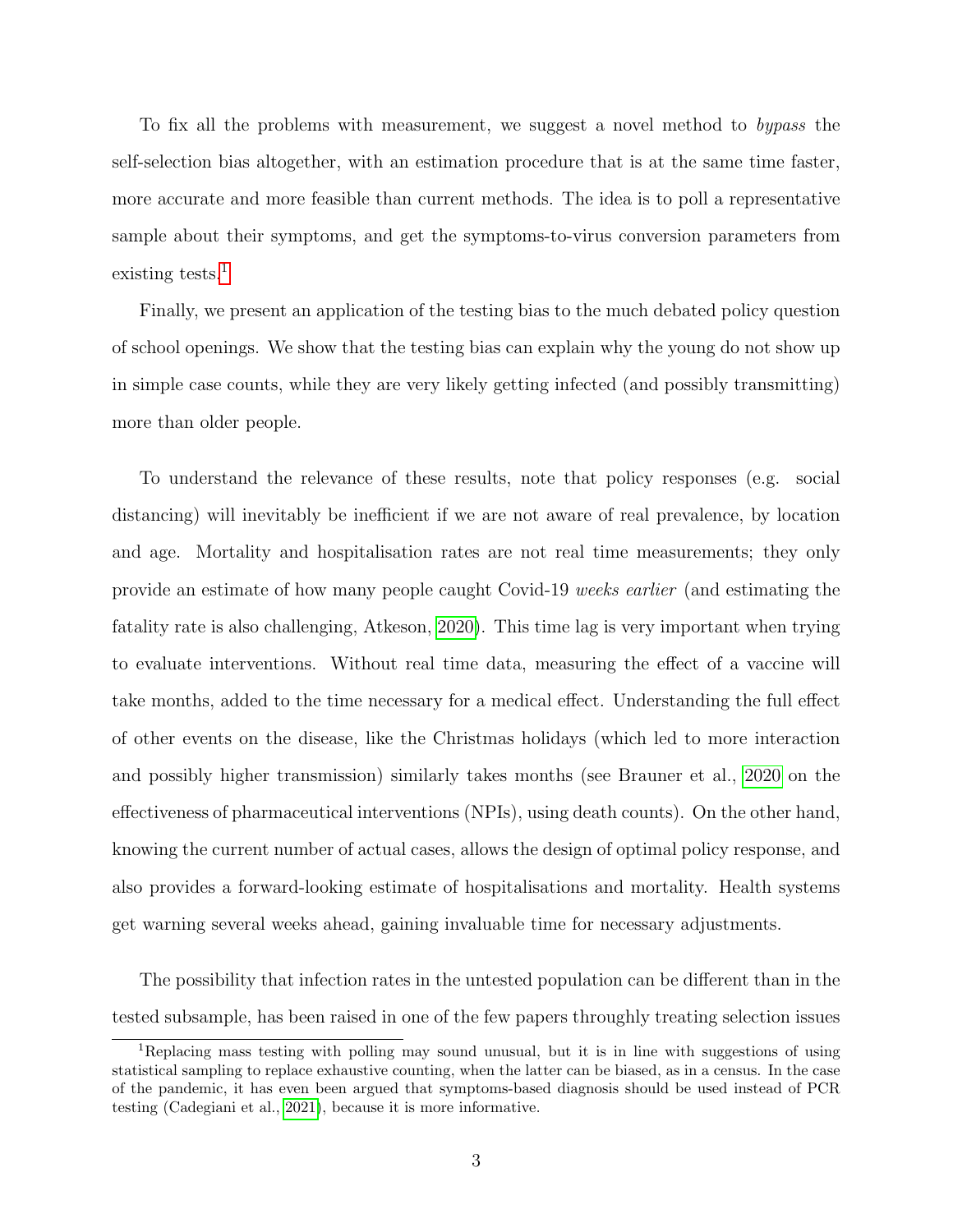in pandemic measurement, econometrically (Manski and Molinari, [2021\)](#page-24-0). The econometric inference problem in that paper though is more related to epidemic phases during which testing is not widely available, and selection is done from the supply side, while in our paper selection is on the demand side. In (Greene et al., [2021\)](#page-24-1) the measurement issue is also treated econometrically, but instead of considering selection, they use statistical nowcasting. While certainly useful, the accuracy of this method is probably not as high as polling, and detection of trend reversals is not possible in real time.

Experimental, incentivized methods have been used to address important policy issues before (see for example Gneezy et al., [2019\)](#page-23-5). Especially regarding virus testing, there is seminal work measuring demand for HIV testing (Thornton, [2008\)](#page-25-0). However prevalence estimation was not the goal of that paper, and of course the diseases are different in several ways.

More generally, the existing literature does not offer much guidance on personal incentives to test. Should people be averse to learning they are infected, as information avoidance models suggest (Golman, Hagmann, and Loewenstein, [2017\)](#page-24-2), prevalence figures would be deflated due to symptomatic people testing less that non-symptomatic ones. If, however, people do not test unless they experience symptoms, as is known to happen (Oster, Shoulson, and Dorsey, [2013\)](#page-24-3), prevalence figures would be inflated due to non-symptomatic people testing less frequently than symptomatic ones.

Why care about test positivity rates? These are currently widely used to evaluate the effect of the mass testing within a country (Mahase, [2020;](#page-24-4) Hsiang et al., [2020\)](#page-24-5), to compare the effect of government policies between countries (Haug et al., [2020;](#page-24-6) Brauner et al., [2020;](#page-23-3) Hsiang et al., [2020\)](#page-24-5), to build arguments about which age or socio-demographic groups are most affected (Elimian et al., [2020\)](#page-23-6), and generally as a "baseline against which the impact of subsequent relaxation of lockdown can be assessed" (p2, Riley et al., [2020\)](#page-25-1). A biased prevalence estimate makes these comparisons at best uninformative (Middelburg and Rosendaal, [2020\)](#page-24-7) - a problem to which we offer a solution.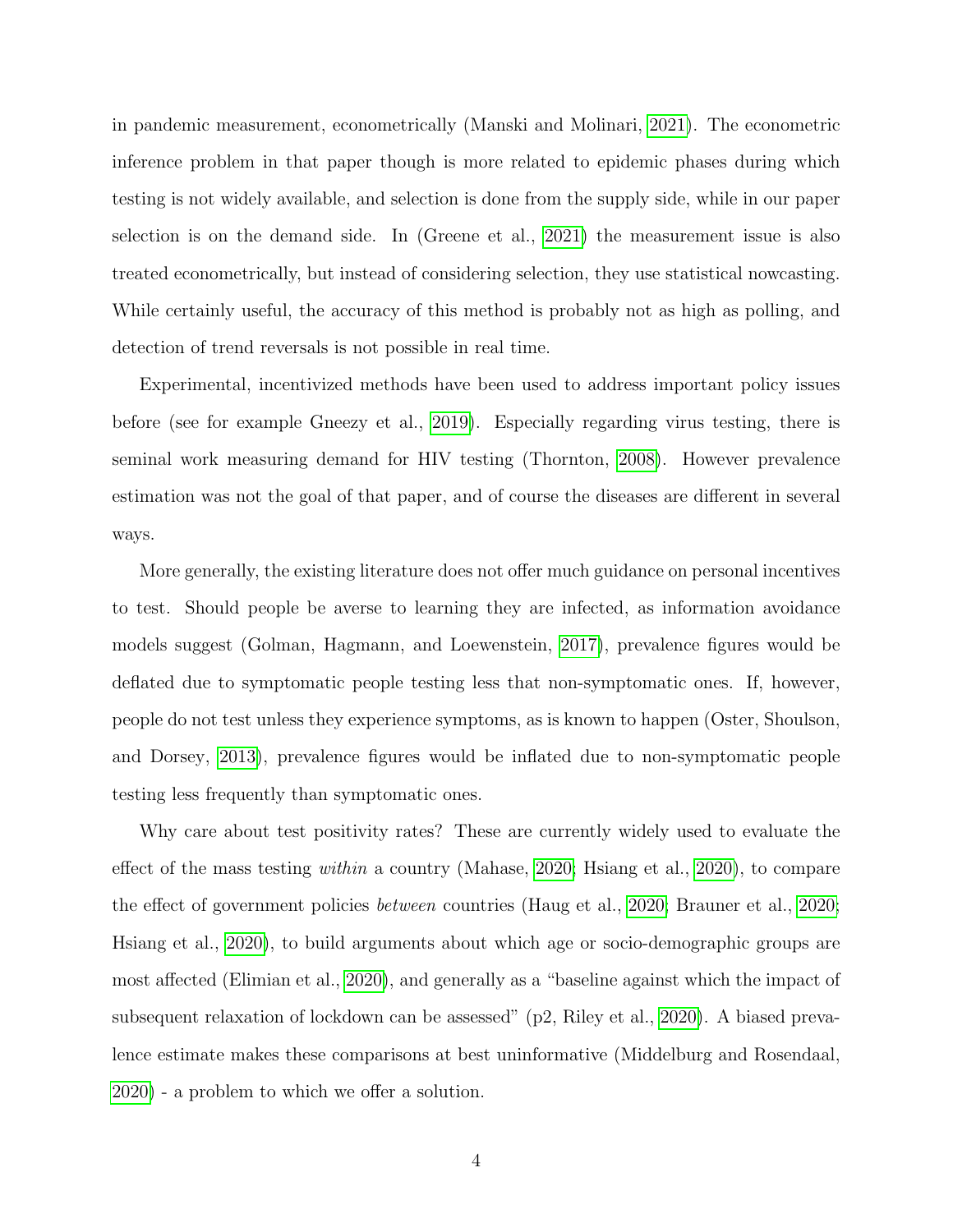Our approach is also relevant for past research based on historical data. For example, major studies of policy measures to prevent spread of viral diseases rely on prevalence estimates affected by the same type of bias (Adda, [2016\)](#page-23-7).

Some studies rely on death rates instead of test positivity to evaluate policies aimed to contain the pandemic (Dergiades, Milas, and Panagiotidis, [2020\)](#page-23-8). This measure does not circumvent the problem of incomparability. Deaths are affected by harvesting and specifics of the health system, so do not fit as a perfect proxy of prevalence for cross country comparisons. Likewise, the infection fatality rates (IFR) are also subject to the testing bias. Whilst researchers already raise concerns about methodological and econometric issues affecting IFR (Shen et al., [2021\)](#page-25-2), the bias we find cannot be addressed by the measures they propose.

The rest of this paper is organised as follows. Section 2 presents calculations of the selfselection testing bias. Section 3 describes the experimental procedures to measure this bias. Section 4 presents the experimental results and their implications regarding the prevalence bias. Section 5 compares our debiasing solutions, partly with parameters derived from the experiments, to field data. Section 6 presents an application to a common policy problem, the evaluation of school openings, while Section 7 concludes.

# 2 Theoretical Considerations

The aim of the calculations is to infer the percentage of sick people in the population from the "random" testing in the field figures, as released by Health Agencies worldwide. The problem is that testing is voluntary, which leads to selection bias. How large is this bias?

To start, some people believe they have symptoms, some do not: call them  $S(ymptomatic)$ and  $H(ealthy)$ . Note that the discussion below has to do with what people believe, not what they actually have. Also, we distinguish between people believing they have symptoms and those who do not, but the analysis readily extends to people having strong beliefs that they might be carrying the virus and those who do not.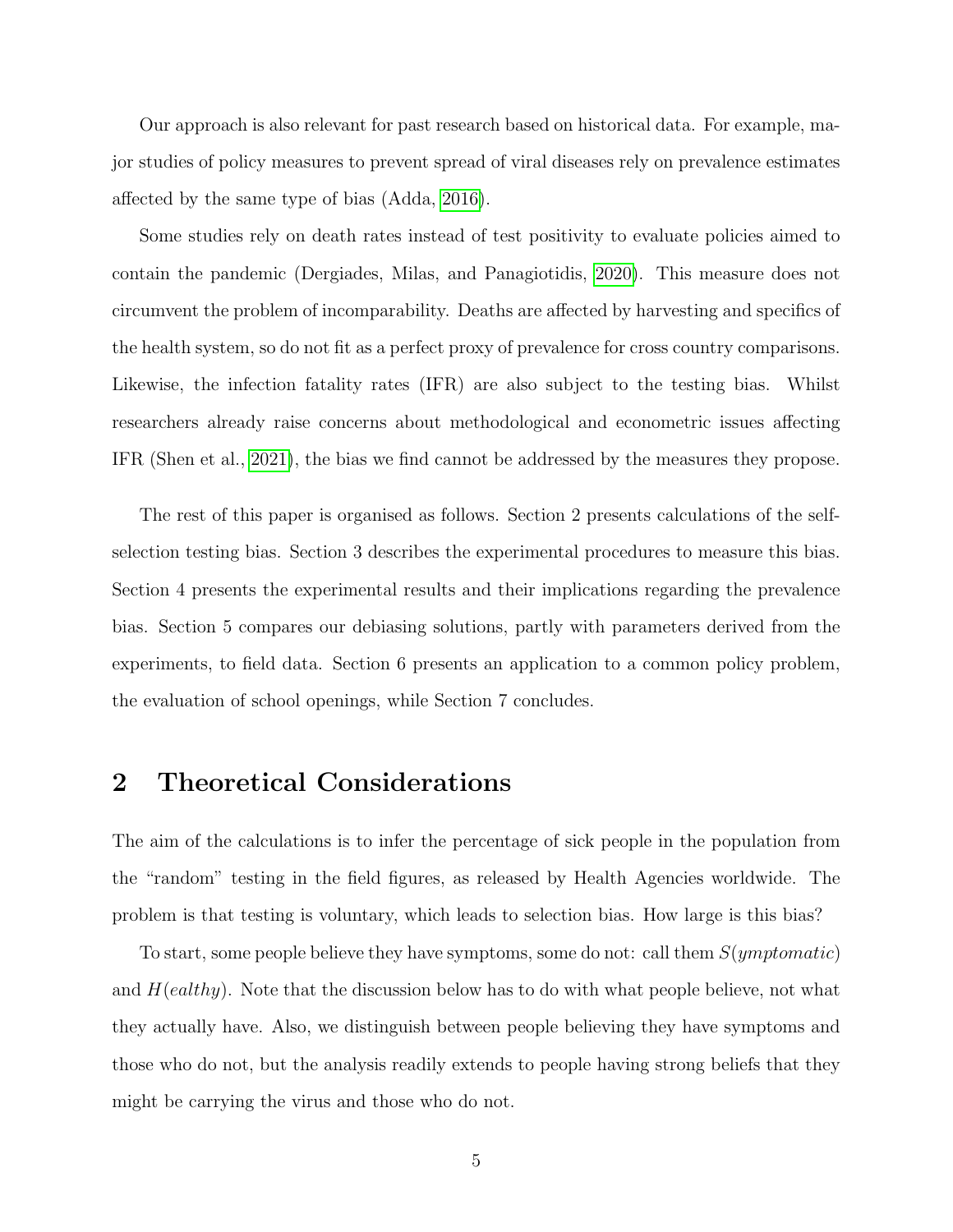Let the frequency of people who believe they have symptoms be  $p_s$ , or just p, with  $(1-p)$ being the frequency of people who do not think they have symptoms.

Of each group, some percentage turns out having the virus. Let  $v_s$  be the virus prevalence for those who believe they have symptoms,  $v_h$  for those who do not.

Of each group, some percentage are willing to take the test (for a given waiting time to take the test). Assume this only depends on symptoms, but not on actually having the virus (this assumption is mostly innocuous, unless there is a very large number of people in hospital). Let then  $t_s$  be the percentage of people who believe they have symptoms who actually take the test, and  $t<sub>h</sub>$  for those who do not.

True prevalence is then

<span id="page-6-0"></span>
$$
\tau = p_s v_s + (1 - p_s) v_h \tag{1}
$$

The sample prevalence, also called test positivity throughout the paper (i.e. the virus frequency in the sample population)  $\phi$ , however, is given by the positive rate in the sample (assuming that the test itself is perfect).

<span id="page-6-1"></span>
$$
\pi = p_s t_s v_s + (1 - p_s) t_h v_h \tag{2}
$$

Divided by the total sampling rate

<span id="page-6-2"></span>
$$
m = p_s t_s + (1 - p_s) t_h \tag{3}
$$

Note that if  $t_s = t_h = t$ , then  $\pi = t(p_s v_s + (1 - p_s)v_h)$  and  $\phi = t(p_s v_s + (1 - p_s)v_h)/t =$  $p_s v_s + (1 - p_s)v_h = \tau$  which makes sense; if testing propensities are equal, there is no bias.

If on the other hand the testing propensities t are not the same, then the sample is selected, leading to bias. Before we calculate the bias, express the propensities to test and be virus positive, for the people who believe they have symptoms, as a multiple of the propensities of those who do not:  $v_s = av_h, t_s = bt_h, v_s = av_h, t_s = bt_h$ . Then, using these equations, rewrite  $(1)$ ,  $(2)$  and  $(3)$ .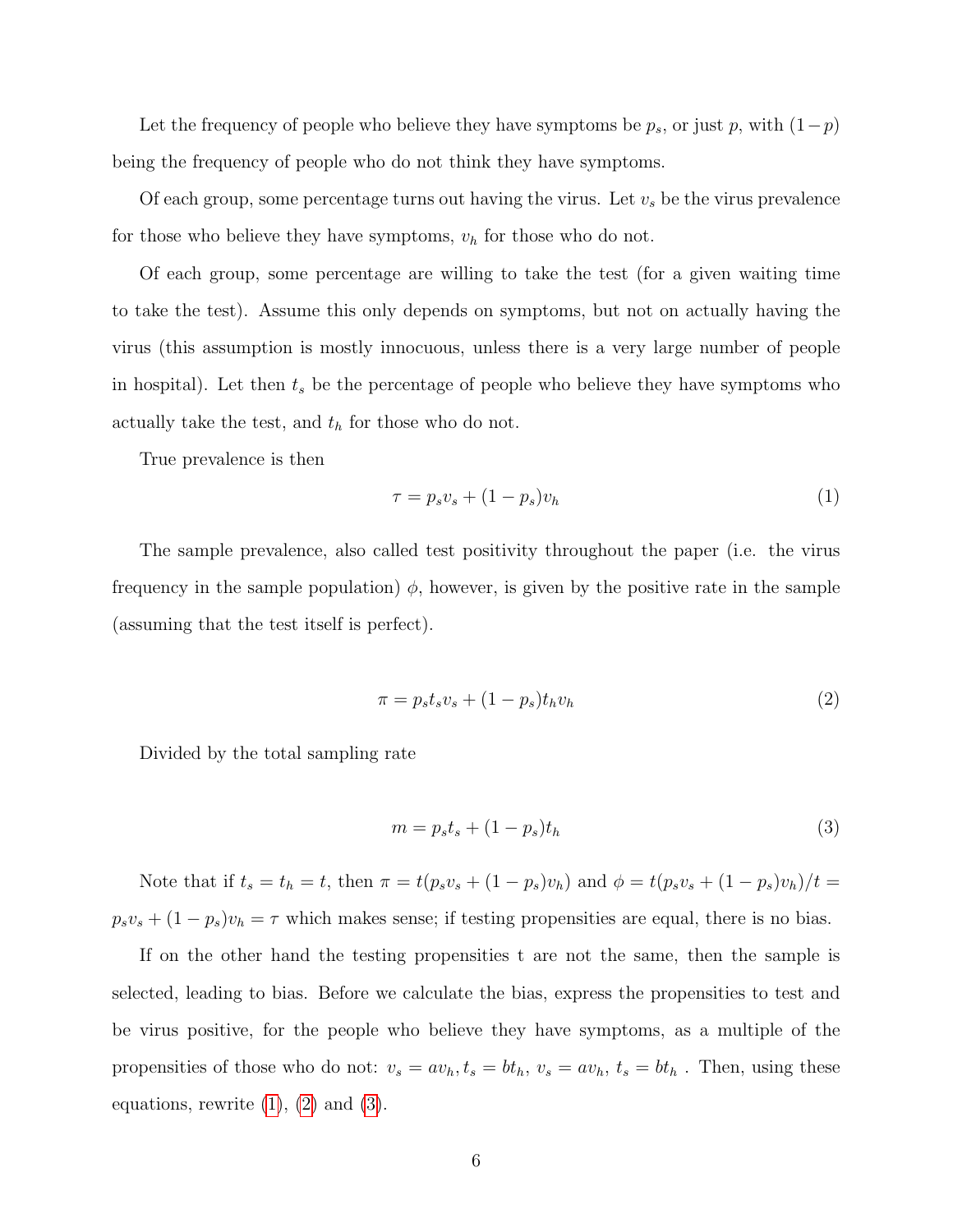$$
\tau = p_s v_s + (1 - p_s) v_h = a p_s v_h + (1 - p_s) v_h = v_h (a p_s + 1 - p_s)
$$

$$
\pi = p_s t_s v_s + (1 - p_s) t_h v_h = ab p_s t_h v_h + (1 - p_s) t_h v_h = t_h v_h (ab p_s + 1 - p_s)
$$

$$
m = p_s t_s + (1 - p_s)t_h = bp_s t_h + (1 - p_s)t_h = t_h (bp_s + 1 - p_s)
$$

Simplify the notation by writing  $p$  for  $p_s$  and calculate

$$
\phi = \frac{\pi}{m} = \frac{t_n v_h (abp + 1 - p)}{t_h (bp + 1 - p)} = \frac{v_h (abp + 1 - p)}{(bp + 1 - p)}
$$

Now, divide  $\frac{\phi}{\tau}$  which yields the bias in the estimates

$$
\beta = \frac{abp + 1 - p}{(ap + 1 - p)(bp + 1 - p)}
$$
(4)

For example, suppose the true symptoms prevalence is 10%,  $p = 0.10$ . Then  $\beta = (0.1ab +$  $0.9)/(0.1a+0.9)/(0.1b+0.9)$ . For instance, if  $a = b = 20$ , street testing is overestimating the virus prevalence by about 5 times.

In order to debias the test positivity in the field, one simply has to deflate the field figures by the estimated  $\beta$ , as long as p is known. If it is not, calculations are available upon demand to get p from the data.

### 3 Experiment

To measure the testing propensity parameters  $t<sub>h</sub>$  and  $t<sub>s</sub>$ , we design an incentivised experiment where we

1. Elicit hypothetical willingness to wait (WTW) to take a rapid test for Covid-19, conditional on (i) feeling healthy, (ii) having flu-like symptoms, (iii) having Covid-19 like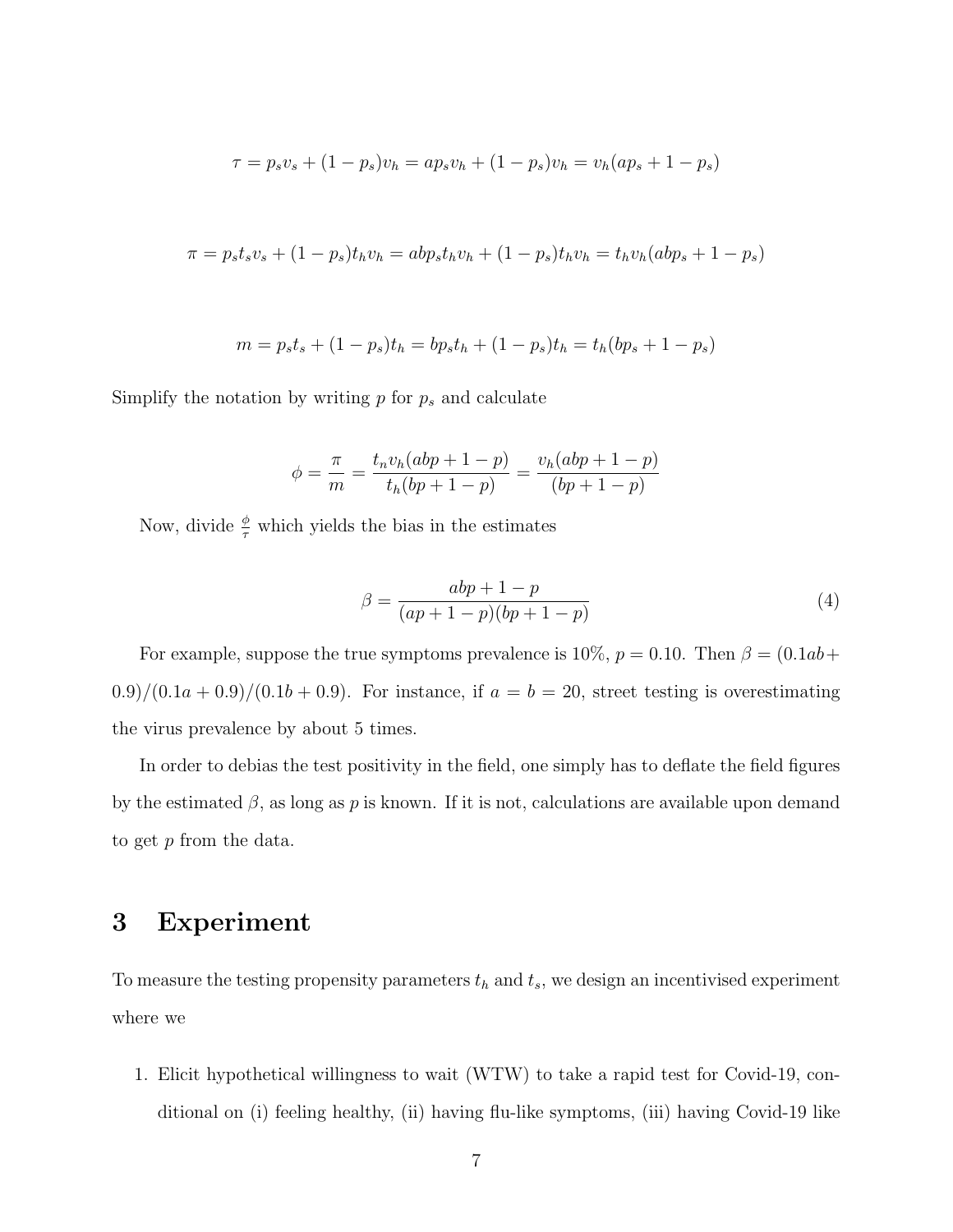symptoms.

[2](#page-8-0). Elicit real WTW to gain a voucher for a free at-home test for Covid-19<sup>2</sup>.

#### 3.1 Design

To estimate the bias in willingness to test and validate the measure – we design an experiment combining hypothetical and incentive-compatible measures. We first elicit the hypothetical willingness-to-test (WTT) and willingness-to-wait (WTW) to take a test, conditional on (i) symptoms, and (ii) non-monetary cost of testing (in our case, proxied by waiting time). We then validate the measure eliciting the real WTW for a Covid-19 test voucher, where we exogenously vary (i) the waiting time, and (ii) size of the cash alternative – to estimate the participant's valuation of testing. To enable comparisons of the bias across different sociodemographic groups, we asked the subjects relevant control questions, as well as questions on exposure to Covid-19-risky environments (e.g. taking public transport). The full flow of the experiment is presented in Figure [1.](#page-8-1)

<span id="page-8-1"></span>

Figure 1: Experiment flow. Italics indicate randomised treatment conditions.

Hypothetical WTW

<span id="page-8-0"></span><sup>2</sup>The service was widely provided by private medical clinics and familiar to the subjects at the time of the study.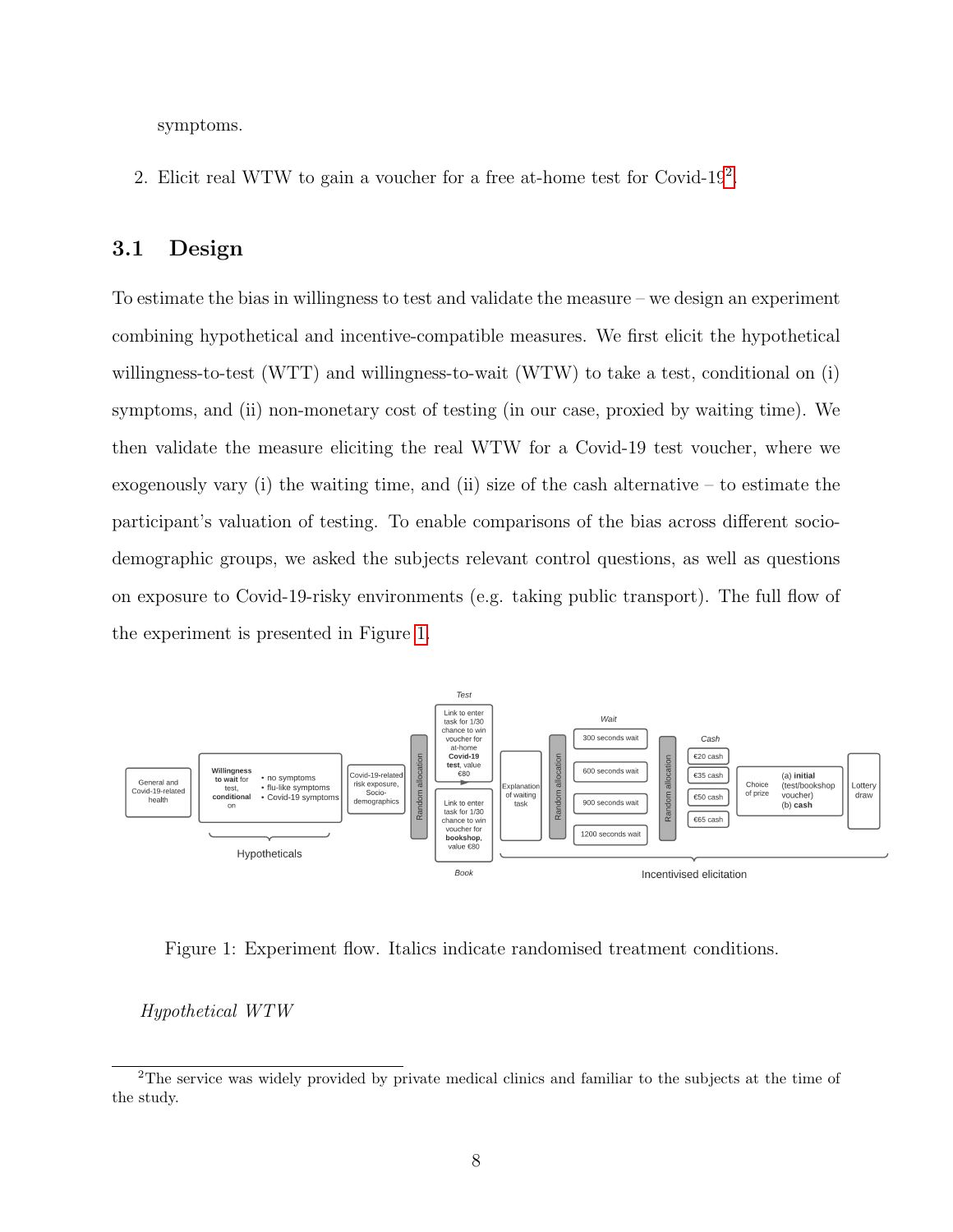To elicit the hypothetical willingness to test (WTT) and willingness to wait (WTW) to take a rapid test for Covid-19, conditional on symptoms, we presented the participants with the two scenarios of a test being offered by the national health authority (EODY[3](#page-9-0) ) while the participant was walking down the street (which closely matches the actual procedure implemented in Greece at the time of the study). Scenario 1 asked "How likely would you be to accept the free rapid test if...", Scenario 2 asked "How much time would you be prepared to spend waiting for your turn to take the free rapid test test if..." for the three different self-assessed conditions:

- 1. ...you did not feel any problem with your health?
- 2. ...you had some flu symptoms but did not think that they were related to Covid-19?
- 3. ...you had symptoms that you thought that were related to Covid?

This allowed us to compare the maximum non-monetary cost (as measured in waiting time) the person was willing to incur, depending on their symptoms. The options offered to the participants ranged from "Would not wait at all" to "Over 2 hours", in eight gradual increments.

#### Incentive-compatible WTW

After completing the questionnaire part of the study, the participants were randomly allocated to one of two lottery prize conditions.<sup>[4](#page-9-1)</sup> In treatment Test, the participant was offered a  $1/30$  chance lottery<sup>[5](#page-9-2)</sup> for a voucher for a home-administered Covid-19 test, worth  $\epsilon$ 80 at the time of the study. In the control treatment *Book*, the participant was offered the same 1/30 chance lottery for a voucher from a large bookshop chain, which we also set to  $\text{\textsterling}80$  value. The control treatment was designed to measure the baseline WTW for any (nonfungible) prize. Crucially, the participant had to complete a waiting task (methodologically, a real-effort task) to enter the lottery.

<span id="page-9-0"></span><sup>3</sup>The experiment was conducted in Greece.

<span id="page-9-2"></span><span id="page-9-1"></span><sup>4</sup>Delivery of both was guaranteed within 36 hours.

<sup>&</sup>lt;sup>5</sup>Evidence shows that people tend to value a high stakes lottery much higher than a certainty equivalent of its expected value (Kachelmeier and Shehata, [1992\)](#page-24-8)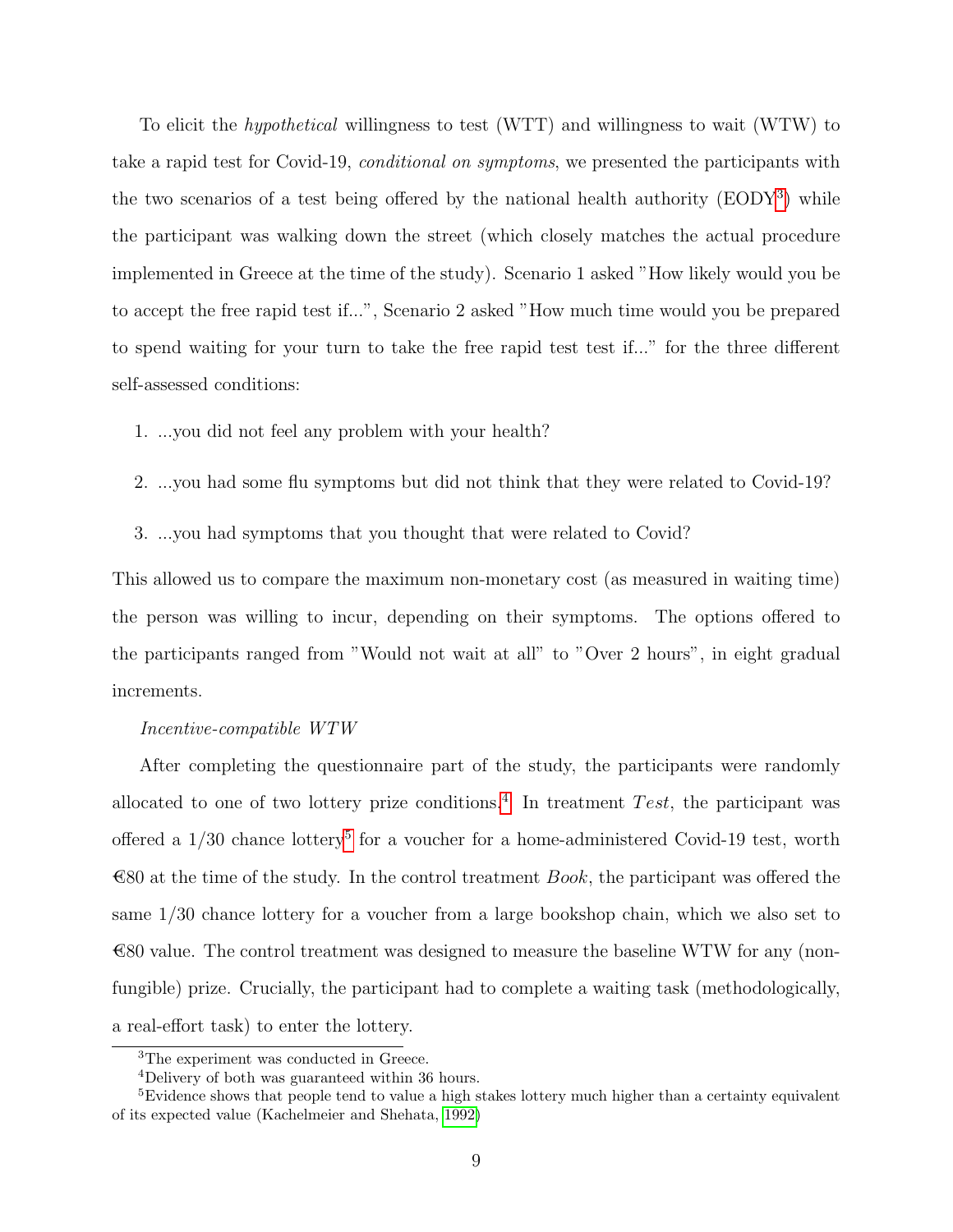Waiting Task involved waiting in front of the screen for the target amount of time. A button would appear at random times and the participant had to press it within 4 seconds to verify that they were in front of the screen. Upon successful completion of the target wait time, the lottery draw took place. The participants first read the rules of the task, and the next screen revealed their target wait time. In both conditions, we randomly allocated the participant to one of the four *Wait* target conditions  $\{300, 600, 900, 1200\}$  seconds. The variation in the waiting times allowed us to measure the willingness to incur the real time cost to receive the prize. To account for the participants who were willing to incur zero waiting cost, we made it clear that the lottery part was optional and they could withdraw at any moment by closing the browser window.

Finally, before the lottery draw we also elicit the cash equivalent of the prize for each participant. Each participant completing the waiting task was randomly allocated to one of the four *Cash* conditions,  $\{\text{\textsterling}20,\text{\textsterling}35,\text{\textsterling}50,\text{\textsterling}65\}$ . The participant then chose between two lottery options: (a) the original prize  $(Book, Test)$ , or (b) the displayed Cash amount.

#### 3.2 Experiment data

Subjects were recruited from the database paignia.net and invited to participate in a study on general and Covid-related behavior. Data collection took place in Greece, from 11 till 18 December 2020, online and over phone (for participants who were not proficient users of computer, due to senior age). A total of 575 people completed the study (attrition 4.4%  $^6$  $^6$ ). Median age was 39 years (median for Greece 45.6), and the age distribution is shown in the appendix.

<span id="page-10-0"></span> $60ut$  of 608 participants starting the study, 24 dropped out after the first 5% of the questions, three participants failed to report year of birth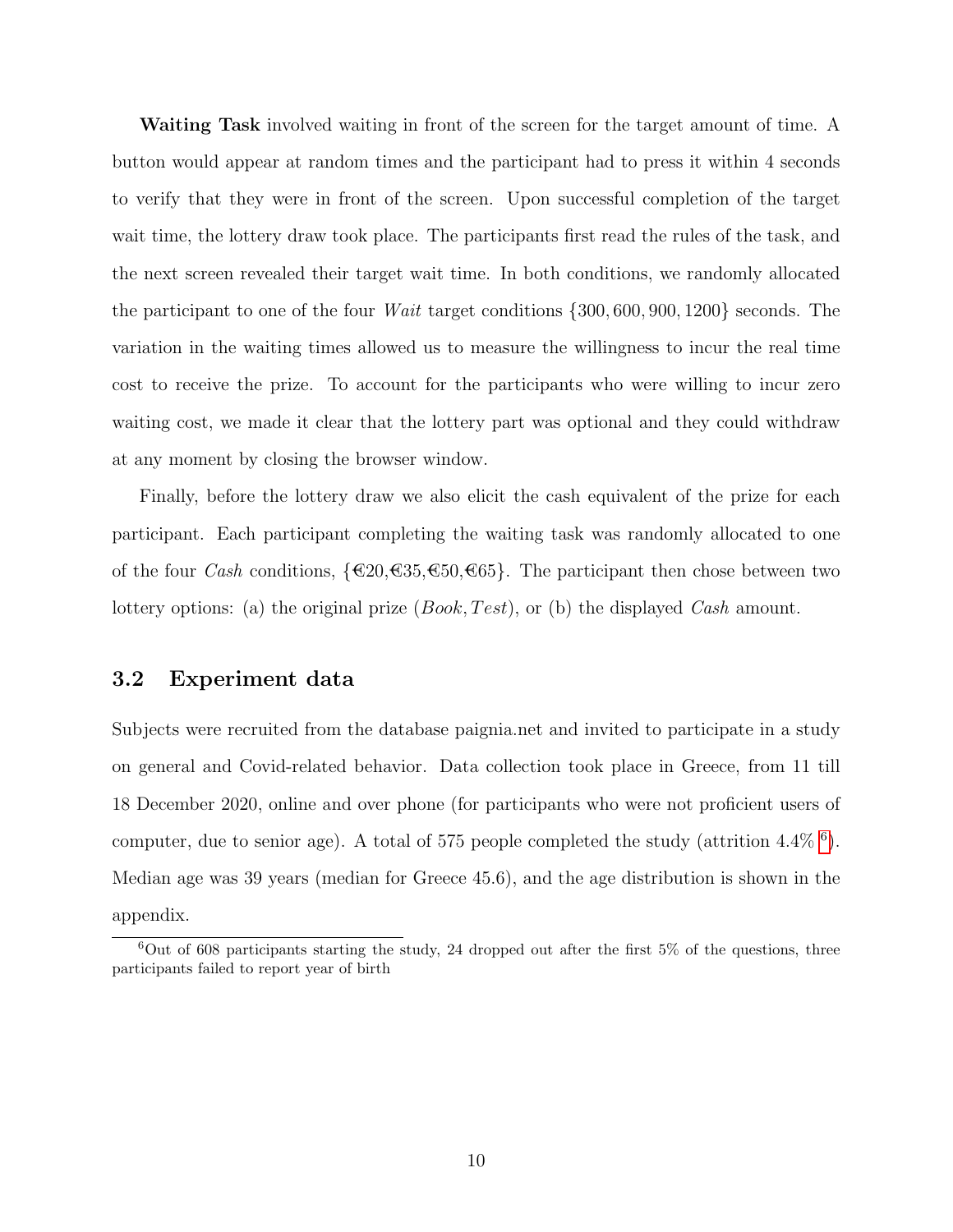## 4 Experiment Results and Prevalence Bias

#### 4.1 Impact of self-selection on the bias in prevalence measurement

#### 4.1.1 Hypothetical willingness to wait for test

Firstly, we find bias in willingness-to-test conditional on symptoms. In our sample, the proportion of people who state that if they do not experience any symptoms they would not take a test even if there is zero waiting cost involved is 1.5 times higher compared to that if they have symptoms (proportions test  $p < 0.01$ ). Secondly, we find heterogeneity in willingness-to-wait for a (free) Covid-19 test, driven by the age group and self-assessed symptoms. Overall, younger people behave similarly to elder people, while people between the age of 30 and 50 are less willing to wait for a test (see left-hand side of Table [1\)](#page-12-0). This is reconcilable with the fact that this group has the highest employment rate and possibly family obligations, leading to less free time.

Conditioning on symptoms shows further divide. Right-hand side of Table [1](#page-12-0) shows the testing bias, as calculated by the ratio of willingness to test between people with symptoms and those without. The figure ranges between 1.5 and 42, depending on the age group and waiting times. People under 30 with symptoms are 1.5 times more likely to test when there is no waiting time, up to 42 with a 1-2 hour wait. The ratio for 30-50 year-olds ranges between 1.50 and 17.33. For over 50-year-olds, the ratio ranges between 1.66 and 9.4. The symptom-conditional difference is significant at  $p < 0.01$ , see Table [3](#page-27-0) in the appendix for details.

The propensity to test bias, translates to a biased virus prevalence estimate  $\beta$ , according to the calculations in Section 2. The prevalence bias is also time varying, even with no changes in testing strategies. It depends, crucially, on symptom prevalence, which can change drastically in a short period of time.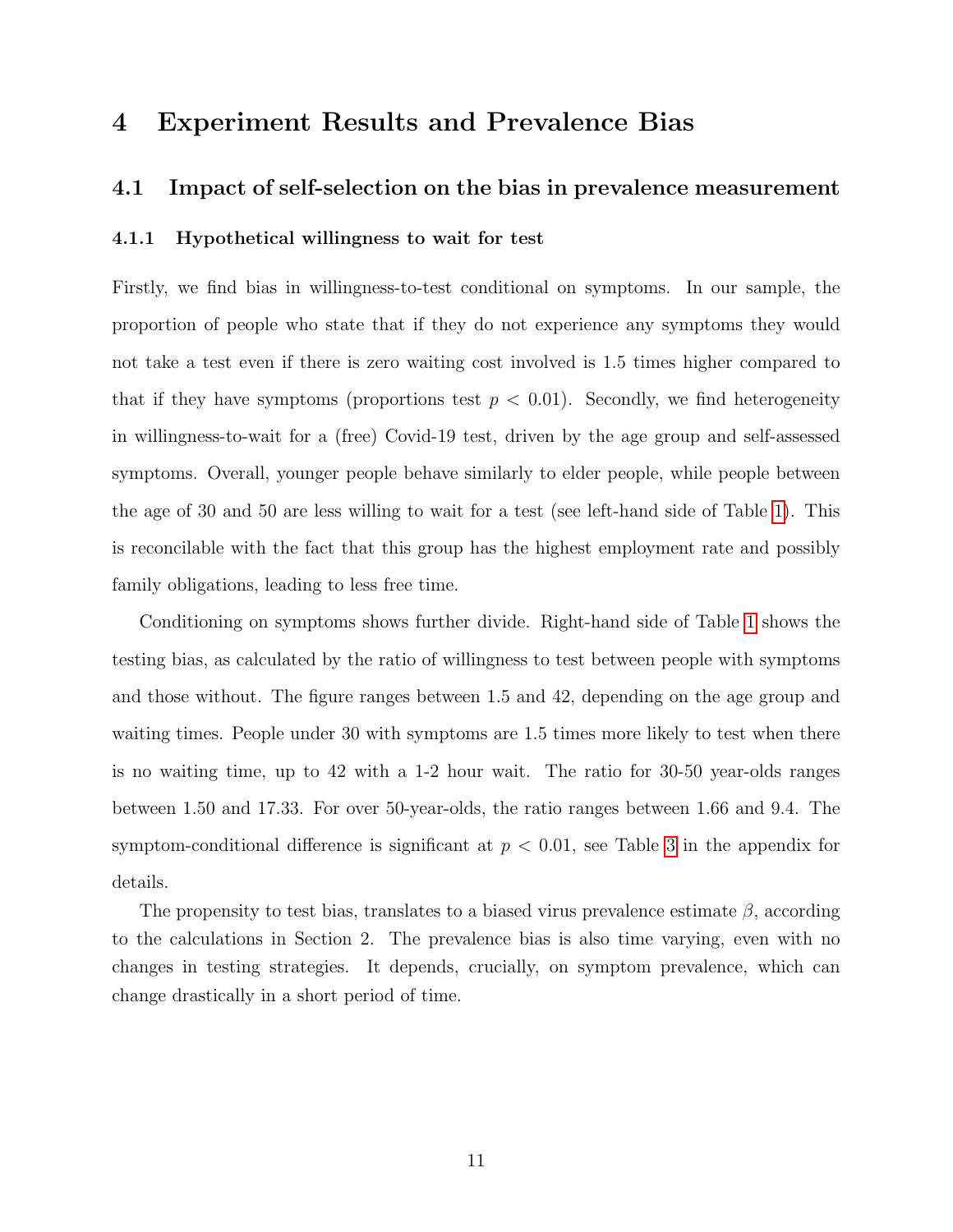<span id="page-12-0"></span>

|          | Proportion WTW $30+$ min, |          |            |      |                              |            |            |        |           |     |
|----------|---------------------------|----------|------------|------|------------------------------|------------|------------|--------|-----------|-----|
|          | by symptoms               |          |            |      | Bias by age and waiting time |            |            |        |           |     |
| Age      | None                      | Flu-like | $Covid-19$ | 0,   | $5 - 15'$                    | $15 - 30'$ | $30 - 60'$ | $1-2h$ | $2h+$     | N   |
| Under 30 | 0.156                     | 0.391    | 0.641      | 1.50 | 2.74                         | 4.10       | 11.67      | 42.00  | $42+$     | 192 |
| 30-50    | 0.094                     | 0.279    | 0.558      | 1.50 | 3.29                         | 5.91       | 9.57       | 17.33  | $17.333+$ | 222 |
| $50+$    | 0.161                     | 0.373    | 0.596      | 1.66 | 2.67                         | 3.69       | 7.62       | 9.4    | $9.4+$    | 161 |
| Average  |                           |          |            | 1.54 | 2.91                         | 4.46       | 9.43       | 15.67  | $15.67+$  | 575 |

Table 1: Bias by symptoms and age groups. LHS: Raw proportions of respondents reporting willingness to wait (WTW) for a Covid-19 PCR test for over half an hour. RHS: Bias (ratio of people with Covid-19 symptoms to people with no symptoms), by hypothetical waiting time for the test.

#### 4.1.2 Validation with incentivised waiting task

Apart from waiting times, self-selecting into testing also depends on the cost associated with it (if applicable – costs can vary from time cost to monetary cost of the test, cost of travel etc). We test whether the hypothetical willingness to wait to take a Covid-19 test correlates with the incentivised real waiting time for the 1/30 lottery for the test– and find a significant positive relationship between the two. Specifically, for each extra unit of WTW for the test in the hypothetical condition, the participants waited, on average, 15-24 seconds longer in the waiting task for the real test ( $p < 0.05$ , Table [2\)](#page-13-0). We also find an overall lower valuation of the Covid-19 test, compared to the Book voucher of the same monetary value. Participants waited on average 69 seconds less for the test, compared to the book voucher ( $p < 0.05$ ).

As for the cash equivalent valuation of the test, among those who had a test voucher as a prize, 83.8% preferred to swap it for (the lower amount of) cash in case of winning the lottery. This proportion was significantly higher to that of participants willing to swap the bookshop voucher for a lower cash amount in case of winning  $(48.9\%, p < 0.05^7)$  $(48.9\%, p < 0.05^7)$  $(48.9\%, p < 0.05^7)$ . This evidence is indicative of subjects valuing the test lower than its market cost.

Note that there were too few people reporting any symptoms to be able to compare the willingness to pay of people with symptoms, to those without. The scope of this study is to measure and correct the bias for free tests subject to different waiting times, and further experiments are needed to explore the effect of other monetary and non-monetary costs.

<span id="page-12-1"></span><sup>7</sup>Out of the 172 participants, 112 chose to swap the original prize for the cash amount, whilst 60 chose to stay with the original prize (median cash value  $\epsilon$ 35 for both).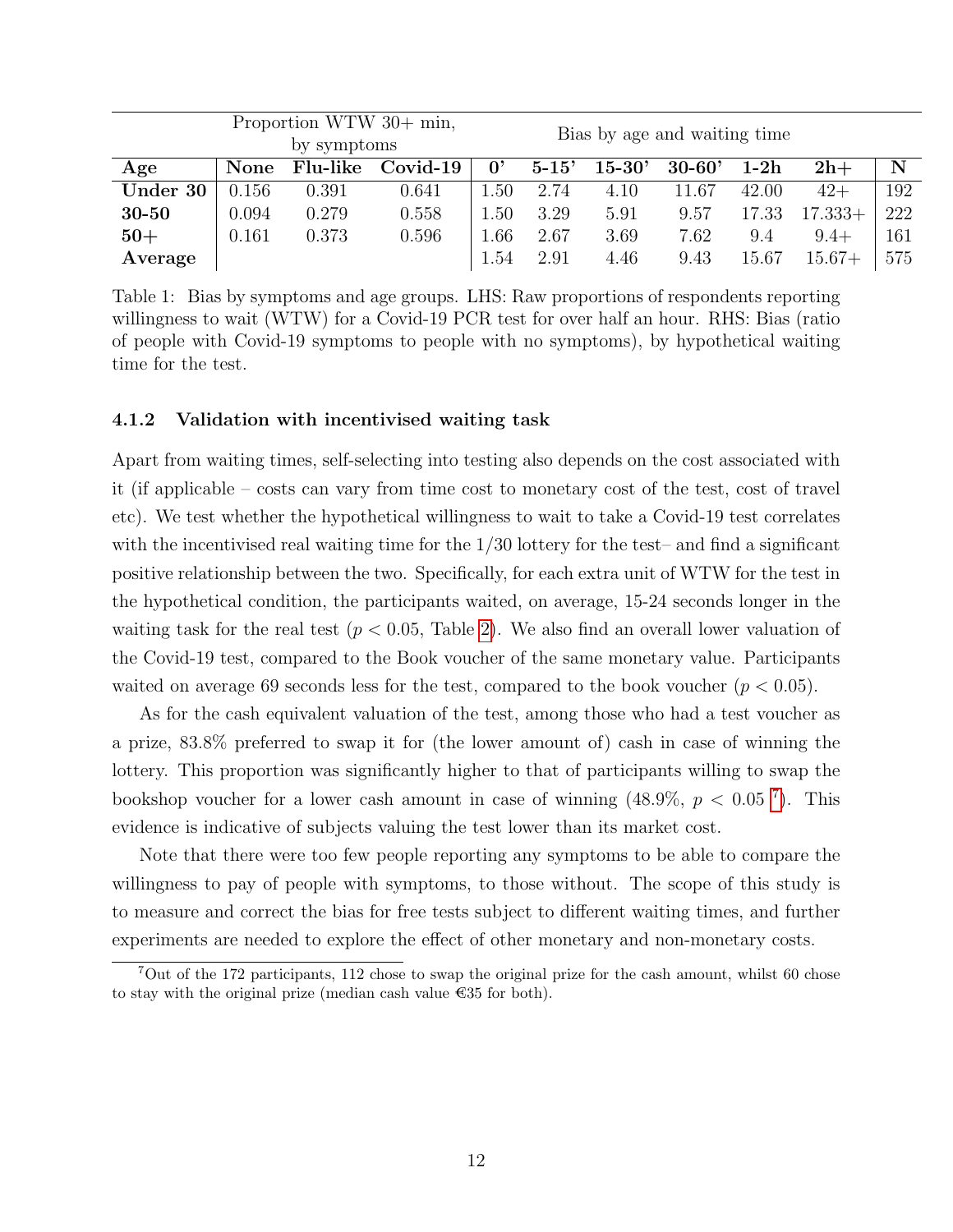<span id="page-13-0"></span>

|                                                                                                              | Dependent variable:<br>Real wait time (seconds) |                                                                                                    |  |  |
|--------------------------------------------------------------------------------------------------------------|-------------------------------------------------|----------------------------------------------------------------------------------------------------|--|--|
|                                                                                                              |                                                 |                                                                                                    |  |  |
|                                                                                                              | (1)                                             | (2)                                                                                                |  |  |
| Prize:Test (Ref:Book)                                                                                        | $-69.470**$<br>(31.321)                         | $-69.244*$<br>(36.983)                                                                             |  |  |
| Age                                                                                                          | $-7.643***$<br>(1.014)                          | $-7.908***$<br>(1.156)                                                                             |  |  |
| Hypothetical wait time (No symptoms)                                                                         | $15.175***$<br>(7.703)                          | 24.741***<br>(8.878)                                                                               |  |  |
| Income (proxy)                                                                                               |                                                 | $-0.013$<br>(0.084)                                                                                |  |  |
| Constant                                                                                                     | 576.002***<br>(50.785)                          | 585.612***<br>(62.742)                                                                             |  |  |
| Observations<br>$\mathbf{R}^2$<br>Adjusted $\mathbb{R}^2$<br>Residual Std. Error<br>${\mathcal F}$ Statistic | 537<br>0.112<br>0.107<br>$362.864$ (df = 533)   | 382<br>0.140<br>0.131<br>$361.139$ (df = 377)<br>$22.422***$ (df = 3; 533) 15.372*** (df = 4; 377) |  |  |
| Note:                                                                                                        |                                                 | *p<0.1; **p<0.05; ***p<0.01                                                                        |  |  |

Table 2: Hypothetical vs incentivised waiting time for Covid-19 test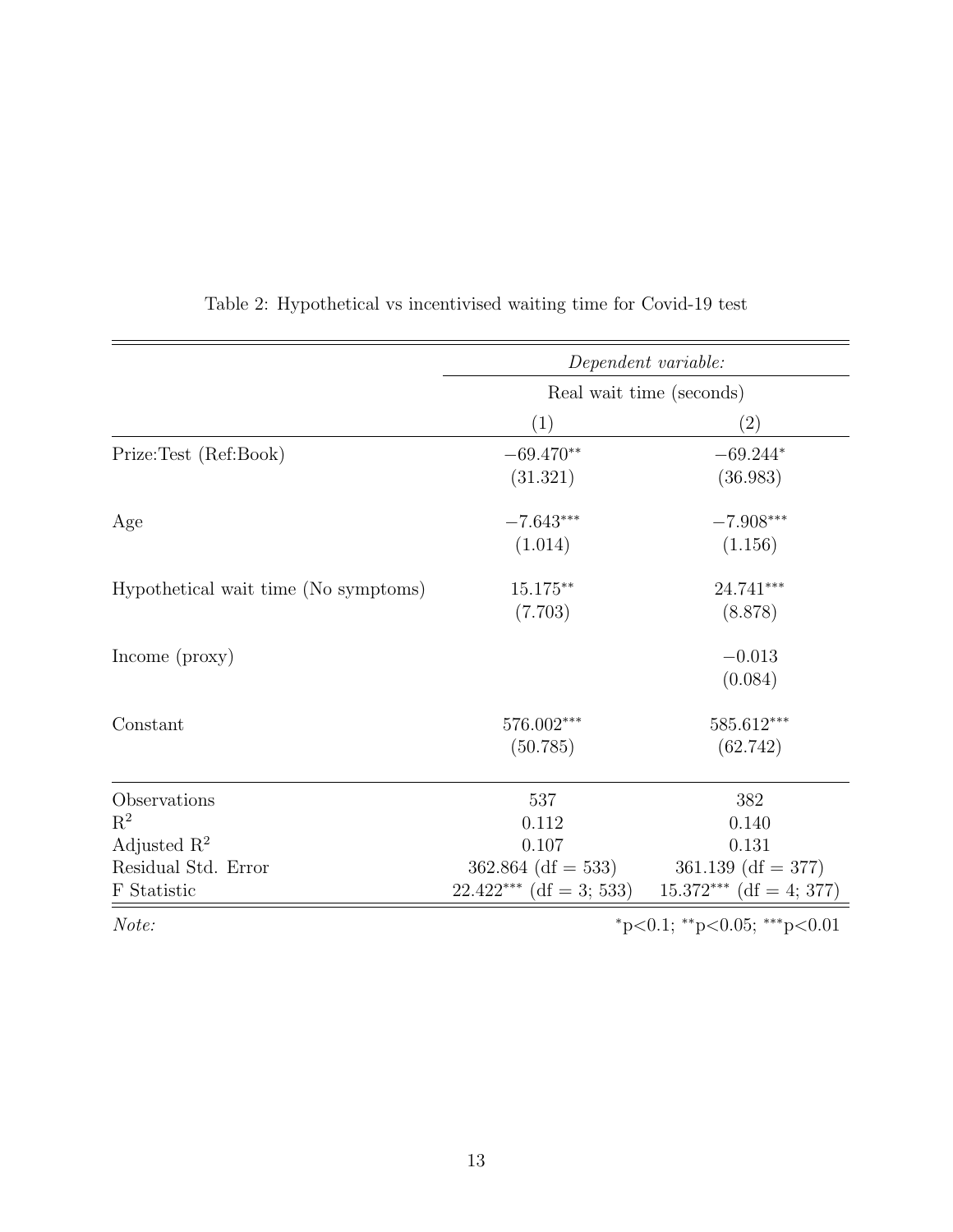#### 4.2 From Testing Bias to Prevalence Bias

To estimate the prevalence bias one needs estimates of symptoms prevalence and parameters  $a$  and  $b$ . We recommend polling to estimate symptoms prevalence, experiments for  $b$ , while a can be obtained by asking subjects at testing stations to self-report their symptoms before testing.



Figure 2: Best estimate of the virus prevalence bias: The ratio between reported prevalence and actual, depending on symptoms prevalence and waiting time, by age group.

Suppose, for example, that community testing reveals 10% positivity, and 5% of the population reported symptoms. If those with symptoms are 5 times more likely to be positive than those without, and waiting time was 0, then the results of community testing exaggerate by 27.71%, and the true prevalence in the population is 7.83%. At a 30-60 minute waiting time, the bias increases to 106.95%, meaning that the true prevalence is 4.83%.

To illustrate our results, Figure [3](#page-15-0) depicts our best estimate of the virus prevalence bias depending on symptoms prevalence and waiting time, by age.

Based on these estimates, we can simulate how demography affects the prevalence bias. We use 3 million draws from the plausible parameter space (assuming symptoms prevalence of 5%, and allowing the testing bias parameter to vary uniformly within the 95% confidence interval gained from the experiments) applied to three countries, with different demographic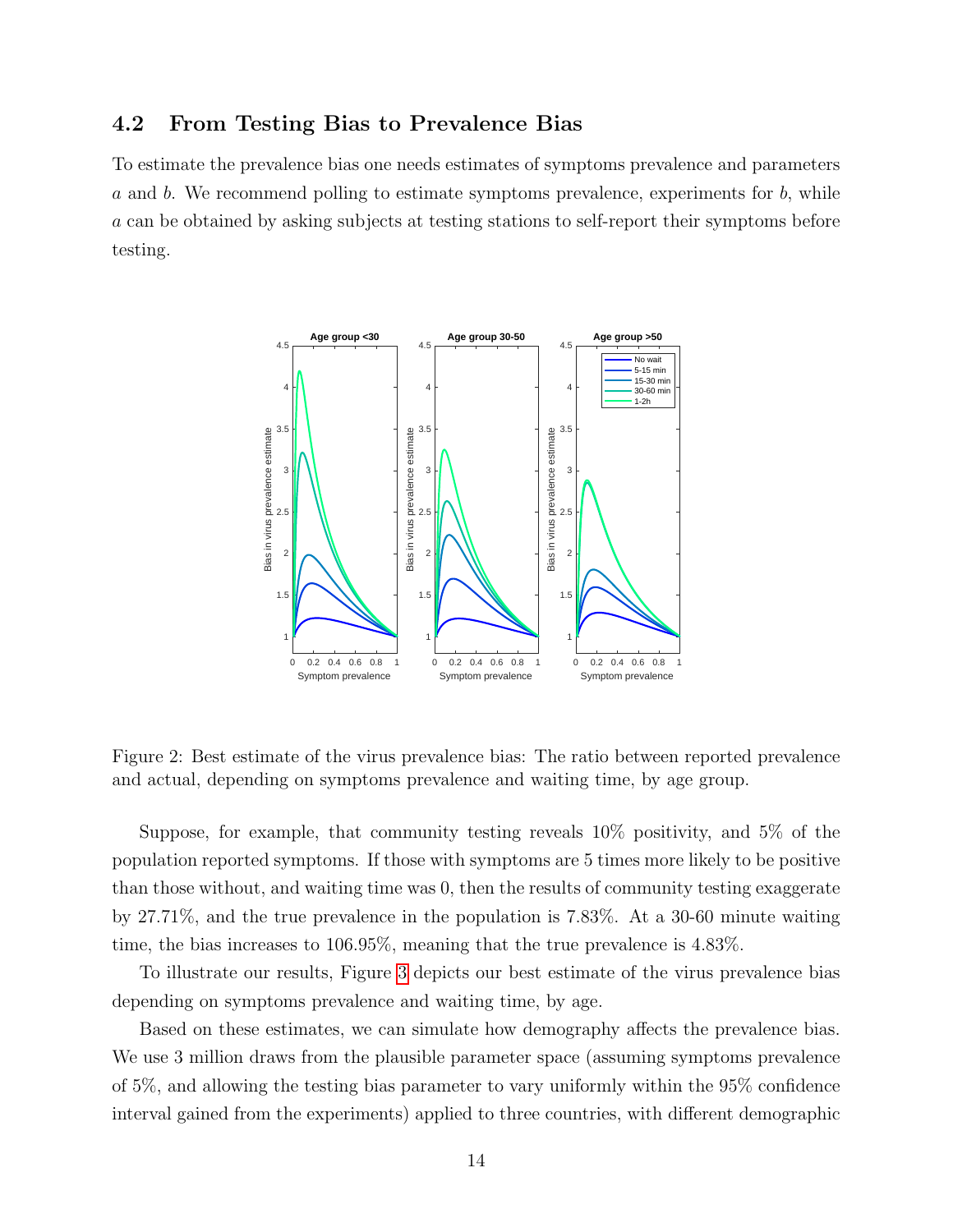structures: Nigeria (one of the youngest populations globally), Italy (heavily ageing population) and the USA (between the two extremes). The simulation shows that demography matters: Nigeria could have a substantially higher prevalence bias than Italy. However, waiting times are clearly more important than demographics. Lowering waiting times would result in a low bias for all countries.

<span id="page-15-0"></span>

Figure 3: Simulation of the prevalence bias under different demographics.

#### 4.3 The Prevalence Bias over Time

As we have mentioned before, the prevalence bias is necessarily time variant in real world conditions, when epidemics ebb and flow. Even if nothing changes regarding a region's testing strategy and people's individual preferences, the prevalence bias will change substantially over the course of the disease, because the frequency of symptomatic people directly affects the bias (see equation 4 above).

In the following graph, we present a stylised example of a disease that rises exponentially and then subsides (due to non pharmaceutical interventions, vaccinations, or naturally reached immunity), with a subsequent second wave. At first we assume  $a = b = 20$ , which is likely in initial stages when tests are expensive and/or waiting times high. We then assume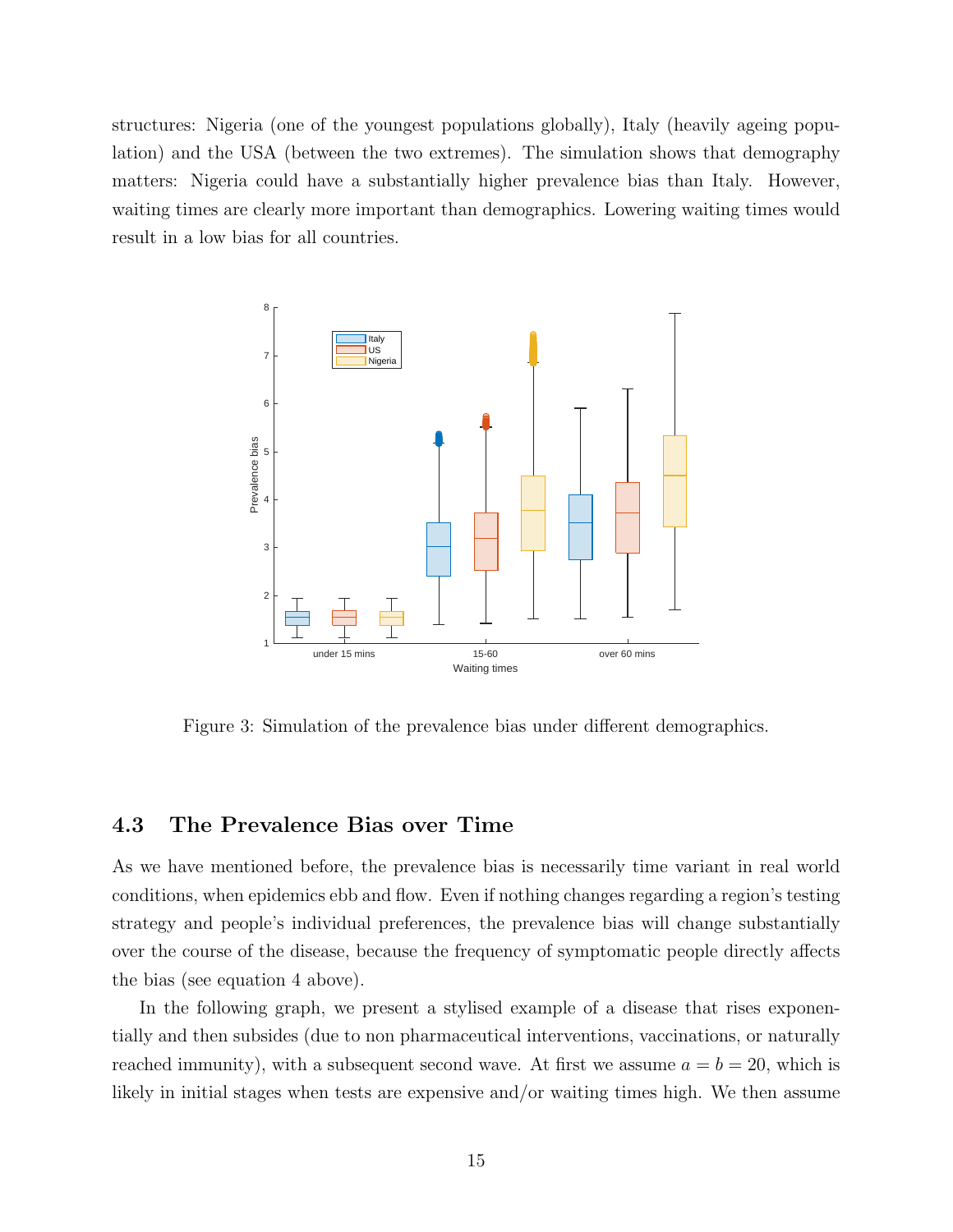a change of the testing strategy from week 12 to 13, that lowers the testing bias, such that  $b = 5$ . This change could be induced for example by the availability of free self-tests.



Figure 4: Stylised example of the prevalence bias' time-varying nature.

In the first weeks the prevalence bias is small, because there are too few people feeling symptoms. As the percentage of people with symptoms rises, the prevalence bias rises too, making the prevalence look much higher than it is. From weeks 5 to 7, true prevalence rose slightly more than two times, but measured prevalence rises more than fourfold. This effect, uncorrected for, could lead to excessively strong measures, since policy makers would think the disease is spreading much faster than it actually is.

The change in the testing strategy has two effects: first it leads to an apparent trend reversal, that is not true, and second it makes the second wave of the disease look smaller than the first, while the opposite is true.

# 5 Debiasing vs Polling for Prevalence Estimation: Validation using Existing Data

Debiasing the field prevalence numbers can be performed using our methodology, as long as there are good estimates for the relevant parameters, which can be hard.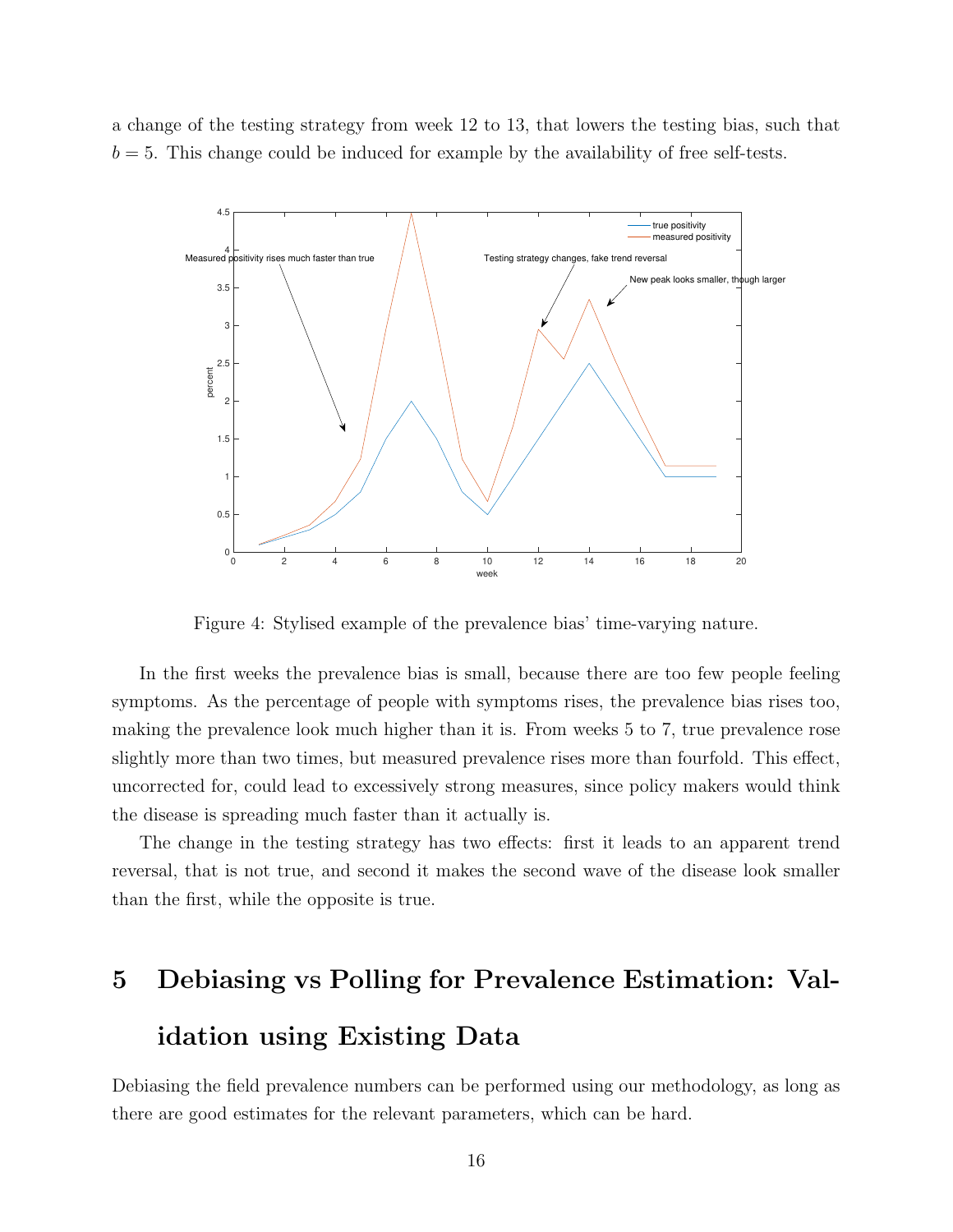We suggest a novel, more economical and accurate alternative for prevalence estimation. The important parameter to estimate is the probability of having covid-19 conditional on having symptoms, and on not having symptoms, similar to parameter (c) above. This can be done by asking a simple question at existing testing sites (in fact ongoing parallel work is underway in cooperation with testing centres in the field, to obtain such estimates). These parameters could be country-specific and time-variant, but we do not expect changes to be too fast. Obtaining a few estimates in each virus season could suffice, and this estimate could be used for many similar countries. The next step is unusual in the context of the pandemic: poll a representative sample regularly, to obtain symptoms prevalence. A common misunderstanding involves the argument that laymen cannot measure their symptoms properly. This is not a bug, but a feature of our procedure. Since the testing bias depends on self-reported symptoms, we need to condition on subjects *believing* they have symptoms, not on actually having them. Using both steps above can yield accurate prevalence estimates in real time at very low, comparatively, cost.

In the following we simulate the novel polling method and compare to data that are as accurate as possible. We use the REACT study in England (REACT, [2020\)](#page-24-9) and the ONS Infection Survey as benchmarks, since these suffer, to our knowledge, from the lowest testing bias.<sup>[8](#page-17-0)</sup>

REACT has been conducted in eight waves, including two sub-waves, yielding 10 different observations (we match the ONS data to these dates). For those registering to take part, a swab kit was sent with a request to provide a self-administered throat and nose swab, and a history of symptoms was also asked. The publicly available data includes the raw figures, as well as estimates weighted to be representative of the population of England as a whole.

We focus on weighted prevalence, as the most accurate and take the simple average of the two surveys to get our best prevalence estimates. The number of daily tests is publicly available, along with the number of tests being positive, yielding test positivity. We divide test positivity by the best prevalence estimate to obtain an estimate of the prevalence bias in field testing.

From our calculations and the experiment, three main hypotheses follow regarding the prevalence bias:

1. Test-positivity is always inflated due to self-selection, meaning the prevalence bias is large.

<span id="page-17-0"></span>2. The prevalence bias is time-varying

<sup>8</sup>Both studies aim to test large, representative samples at home. Importantly, REACT sends testing kits to homes and participants can choose to send back results, while ONS sends health workers to test citizens. REACT non response, after kits are sent, is 74.6%, but unknown for ONS. Further research is needed.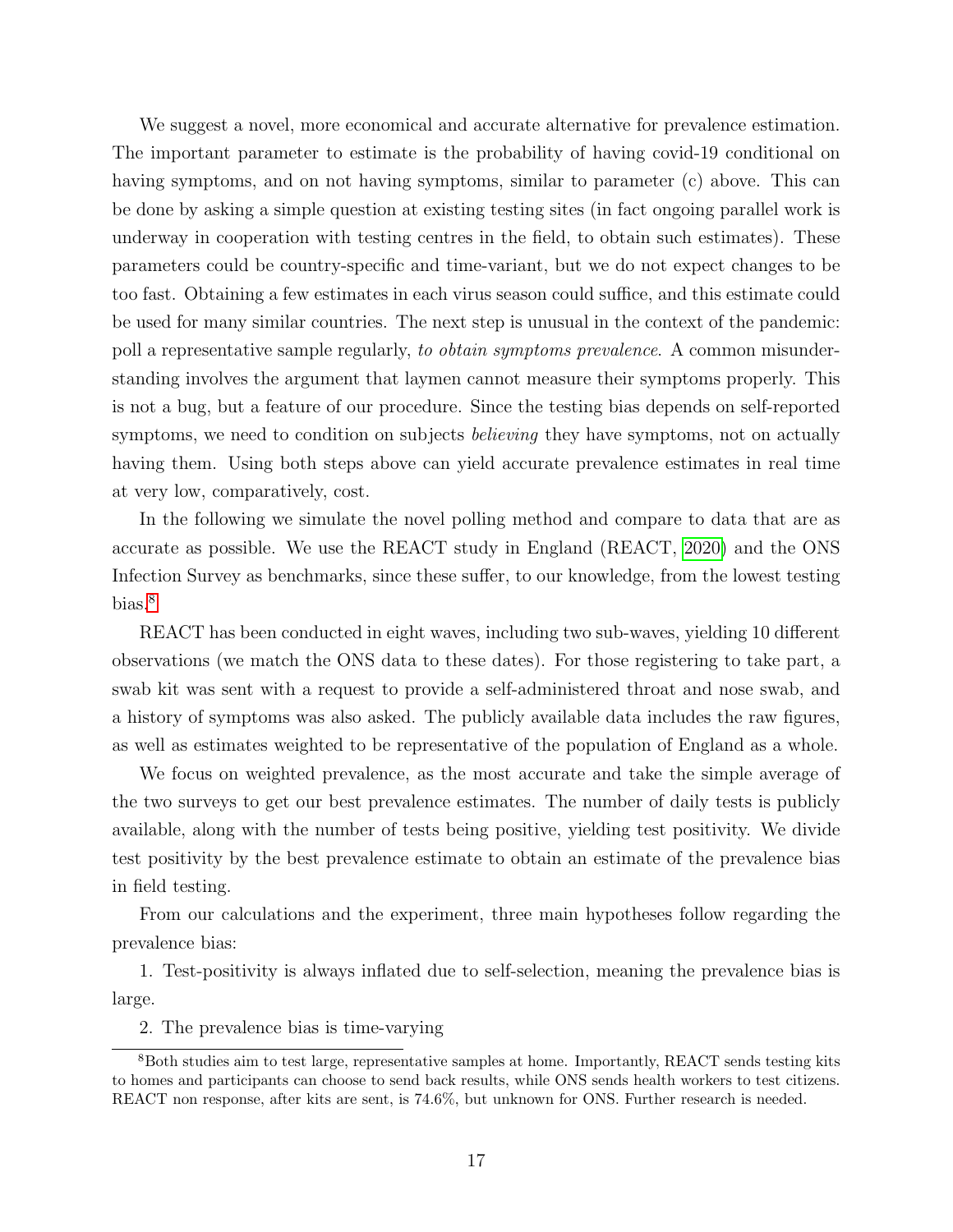3. As virus prevalence in the population increases, so does the bias in its measurement (for reasonable prevalence ranges in the Covid-19 pandemic)

In the 10 different sub-waves of the study, the estimated prevalence bias indeed is positive, substantial, but also highly variable, ranging from 3.8 to 23.6, thus confirming our two main predictions (see the appendix for details). Apart from the first waves, during which the testing strategy was changing, complicating comparisons, it seems there is a weak effect for the bias to be rising in prevalence. A proper test of this hypothesis would require more waves and a constant testing strategy.

In the next graph we compare the best estimates of positivity with the two methods used currently to proxy prevalence, field positivity and case counts (as a percentage of the country's population), along with the our two new methods, the debiasing estimate and a simulation of the polling method.

We simulate the polling method by taking symptom conversion parameters, as published in REACT, but from the immediately preceding wave. We use the symptoms prevalence numbers from the current wave. As long as agencies can get a polling estimate that is similarly accurate to REACT, this simulation places a lower bound on the accuracy of the polling method.



Figure 5: Comparison of the various prevalence estimates, in percentage of the UK population. The recorded cases curve refers to the right hand axis.

We find that the polling method is consistently closest to "true prevalence", while the debiasing estimate is further away and still inflates actual prevalence to some extent. As shown before, field positivity is an order of magnitude higher in most waves, while recorded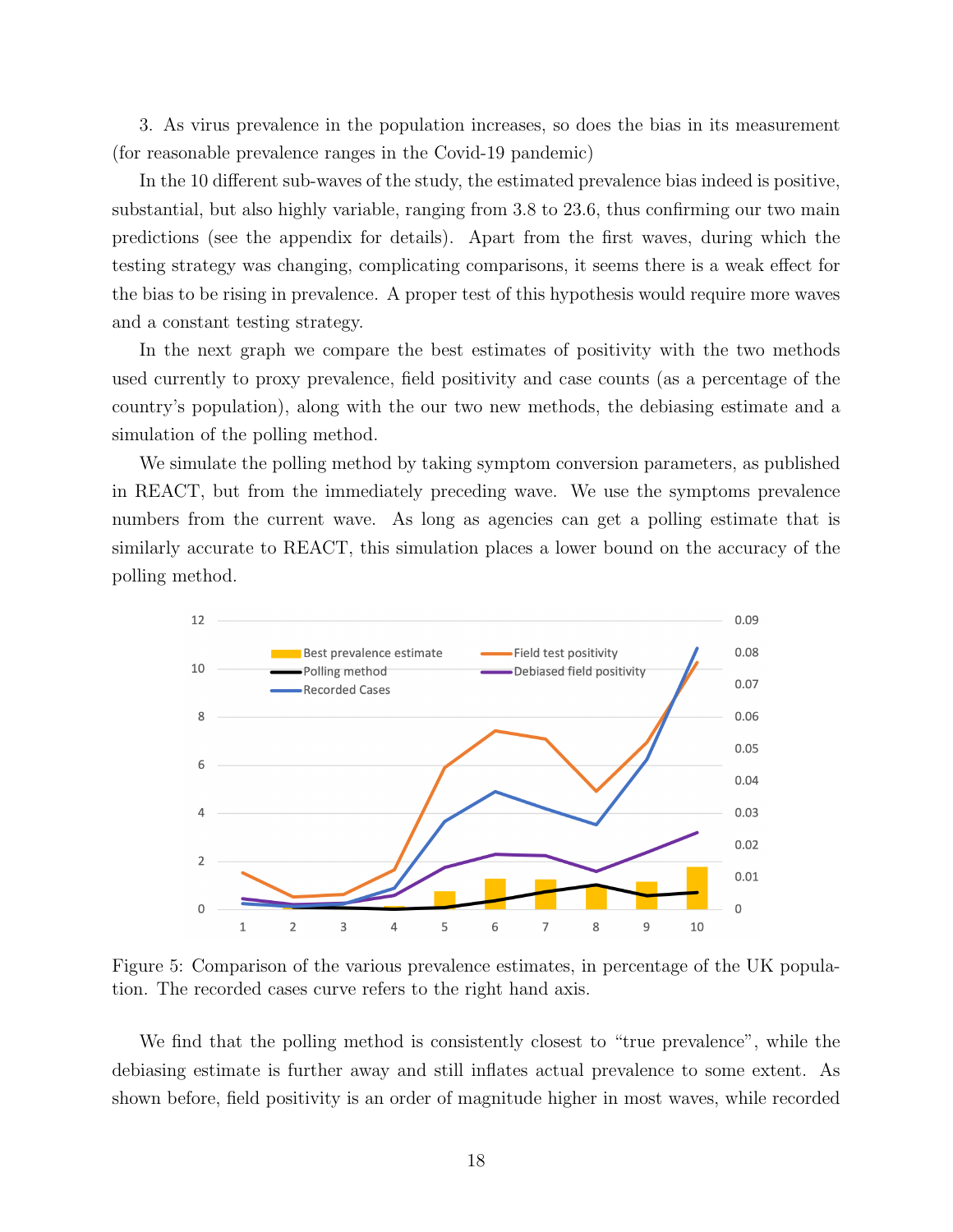cases are underestimating prevalence by at least an order of magnitude. Even assuming that cases sum up over several days to 10 times the daily rate, this estimate is still many times lower than estimated prevalence. Also note that all traditional methods are very variable, for example recorded cases increase almost fivefold when true prevalence doubles. Again, this is in line with our bias calculations.

A final note on the usefulness of the REACT and ONS methods: the marked difference between their prevalence estimates and common field test positivity, is driven by the fact that the monetary and non-monetary cost of testing happen are much lower in REACT and the ONS Infection Survey. Crucially, participants were able to administer the test and report symptoms without leaving the house. While this is a step in right direction, other significant non-monetary costs need to be mitigated in order to address self-selection bias. For example, for both studies, the physical unpleasantness of conducting the test may still make those not experiencing symptoms more likely to test. While it is possible to reduce other non-monetary costs of testing, we believe that making large-scale regular self-reporting of symptoms easy would be a more effective step towards achieving accurate prevalence estimates.

# 6 Application: Do Open Schools Lead to Transmis-

# sion?

Closed schools cause problems to working parents, besides hindering the education of young pupils who reportedly find it hard to follow remote teaching. Studies have not yet yielded a clear, conclusive answer regarding the epidemic cost of school opening though and the debate remains heated.

Understanding the testing bias and how it varies by age group, allows us to reconcile the various pieces of evidence and solve existing puzzles. Looking at case counts, children and youngsters up to 19 years of age, seem not to be major carriers of the disease. Indeed, in a sample of 16 European countries for which data were available, children and teenagers up to 19 are always underrepresented among confirmed cases.[9](#page-19-0) Authorities around the world have used this as an argument that school opening is relatively harmless.

However, our experimental results imply that young people are much less likely to test. While absolute testing propensities are similar, they are very different between those with symptoms and those without. The young have lower symptoms prevalence: conditional on

<span id="page-19-0"></span><sup>9</sup>Finland and Norway had percentages above 15%, while the lowest were in France, Greece and Spain, below 7%. For comparison, the population share of 0-19 year olds in, e.g., Germany is 18.7%.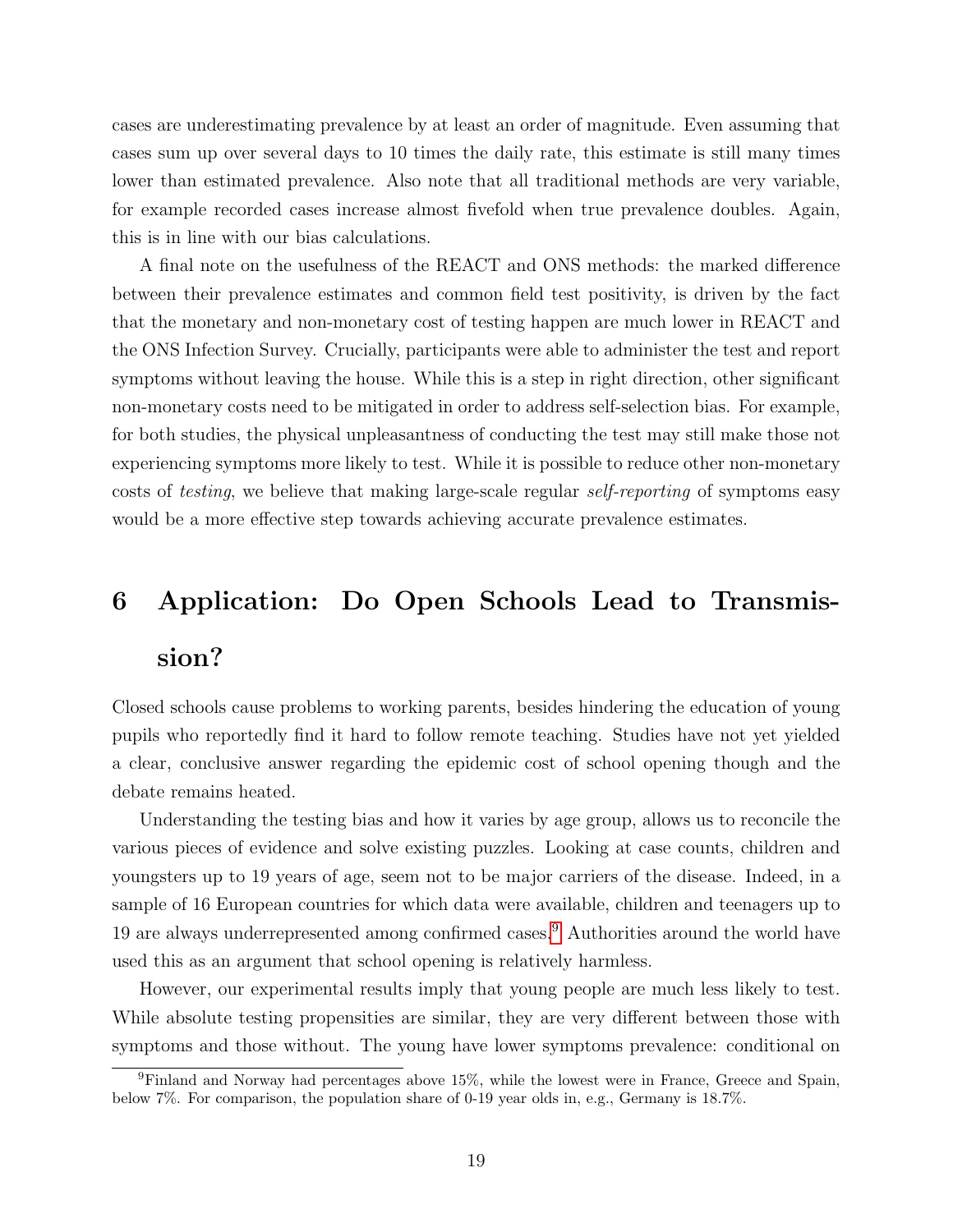<span id="page-20-1"></span>

Figure 6: Recorded case positivity by age, vs best estimates.

testing positive, the frequency of people aged 5-17 reporting at least one of the four classic symptoms is 10.5% in REACT wave 8, vs 31.4% for those 18-54 and 22.1% for those 55 and above (also see Qiu et al., [2020;](#page-24-10) Kelvin and Halperin,  $2020$ ), <sup>[10](#page-20-0)</sup> Combined with the large testing bias found experimentally, the different symptoms prevalence means the young test substantially less frequently.

As a consequence of the testing bias, the young are underrepresented in testing, meaning they are underreported in recorded cases. Indeed, although children aged 0-19 have the smallest presence in UK recorded cases (weighted by cohort size), high-school children are estimated to have the highest prevalence of all in the ONS survey (see figure [6\)](#page-20-1).

This example illustrates the importance of the selection-bias: how it complicates comparisons of prevalence in different age groups and can lead to wrong, in this case missing, pandemic prevention interventions.

# 7 Discussion

Using an incentivised online experiment, we found that the probability of taking a Covid-19 test for those who have symptoms (or believe they are more likely to have caught the virus) is many times higher than those who do not. In our sample, this testing propensity bias ranged from 1.5 times (for people under 30 years with no waiting time) to 42 times (for

<span id="page-20-0"></span> $10$ Additonally, there seem to be reasons strictly related to the test itself that contribute to bias, due to the the under-detection of Covid-19 positivity in children, compared to that of adults (Dattner et al., [2020\)](#page-23-9).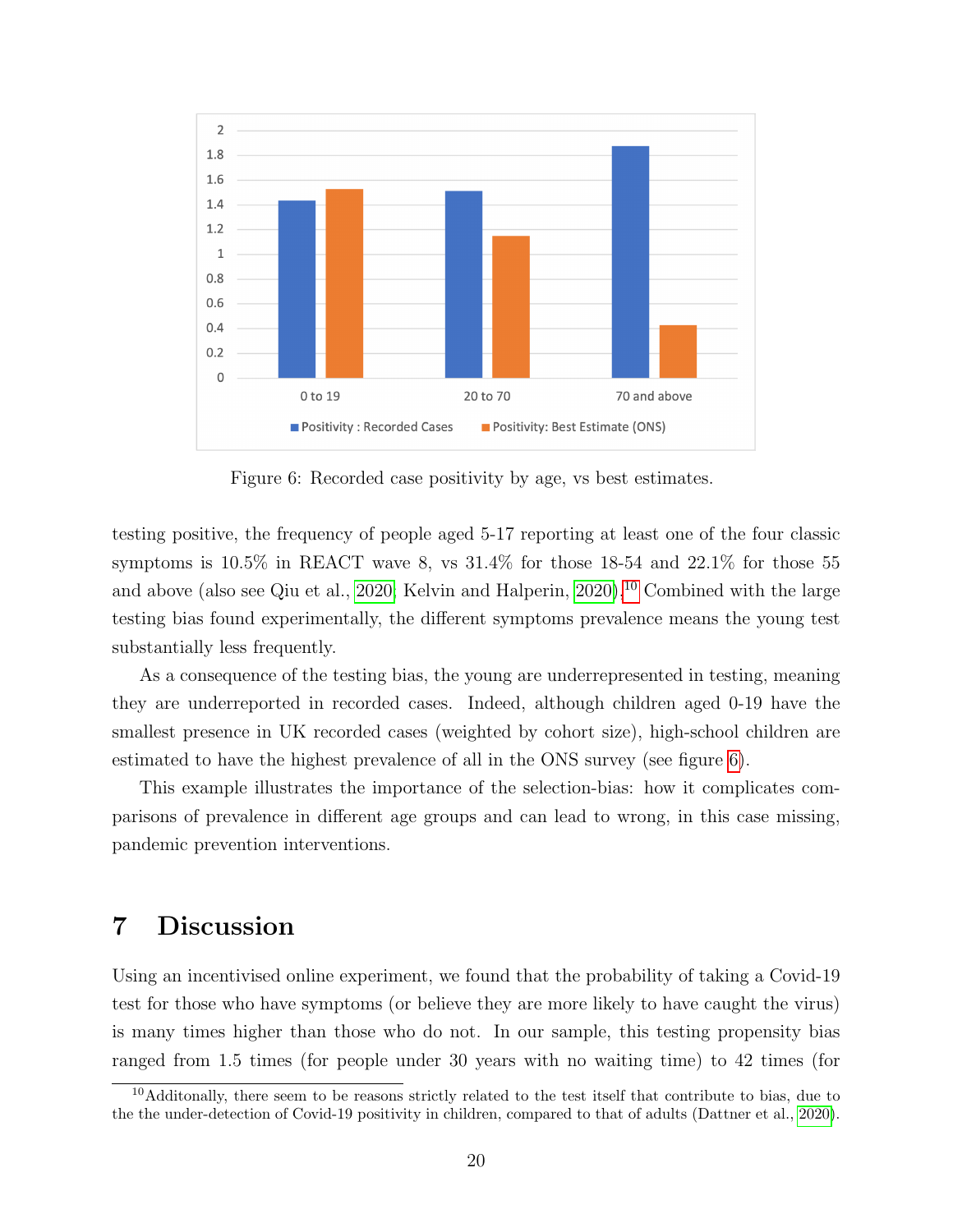people under 30 and a 2-hour waiting time). The bias becomes larger with longer waiting times, and any cost associated with taking the test. Testing stations cannot readily correct this by oversampling (i.e. selecting people without symptoms to test).

A person's age also influences the testing propensity bias, which means that different locations will have different biases depending on demography. In line with this, Serra-Garcia and Szech, [2020,](#page-25-3) find variation in testing demand by race and political views – but the effect of symptoms is left to future research. Furthermore, there have been reports of very long waiting times in some cases of community testing, which greatly exacerbates the bias and makes comparisons even within a country hard. Lastly, even keeping everything else constant, the bias depends strongly on the actual virus prevalence. All these effects combined mean the bias is very likely to be varying across space and time.

Our findings imply that virus positivity results from community testing sites are heavily biased. Contrary to conventional wisdom in the health policy community that suggested the bias would be, if anything, downward, our results suggest that prevalence is inflated by up to 5 times, even under free testing.

We recognise the importance testing epidemiologically, to identify positive cases, allowing self-isolation to break disease transmission. If the goal of street testing is just to allow quick and free testing, then this possibly meets its goal. Note, however, that random testing is not efficient, economically, or epidemiologically: subsidising tests specifically for populations with a high risk of getting infected and infecting others would probably save more lives at lower cost (say, tests for young people working in service industries and living with their parents). These questions remain open for future research.

What we have shown is that "random" voluntary testing is not really random. As such, it does not provide accurate information on disease prevalence, which is important to design and implement urgent policy responses to the pandemic, in terms of type, intensity and geographic area. Since voluntary testing is always biased, aggregate results on prevalence should be corrected. We have explained a method to do such debiasing. Note that debiasing can be useful to get better estimates of prevalence in real time, but also to correct the past time series that are used to estimate and calibrate many models related to the pandemic. The object of such studies ranges from the effectiveness of measures against the pandemic (Brauner et al., [2020;](#page-23-3) Hsiang et al., [2020\)](#page-24-5), proposals for new remedies such as test and tracing, to general health outcomes and economic effects. Furthermore, the probability to test is recognised as an important parameter in macroeconomic models evaluating economically optimal lockdown strategies.(Alvarez, Argente, and Lippi, [2020\)](#page-23-10).

Our methodology is not limited to correcting the results of community testing. We showed that the number of confirmed cases reported daily is also biased, strongly downward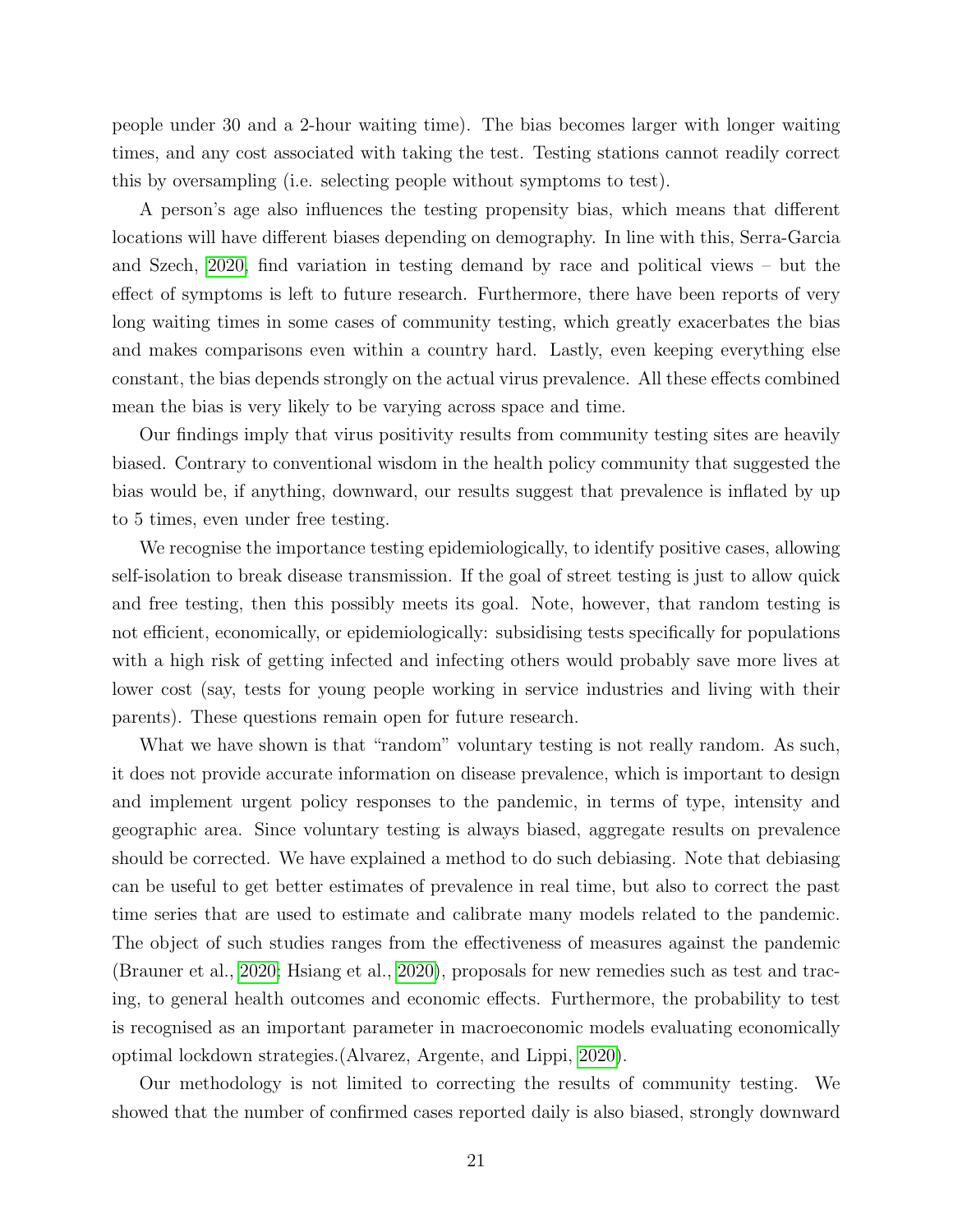in this case. People might not test because of costs, or the inconvenience of going to a testing site, or even due to being afraid of losing income. According to our results, more than 85% of the people who are not feeling any symptoms, would not wait more than 30 minutes (a likely time in many street testing procedures) to have a test, even if it is provided free of charge. For people feeling symptoms the estimated percentage of non-testers is still about 40%. These percentages rise even further when tests have a non-negligible cost to the citizen.

Using polling results from a representative sample can correct the error both in recorded cases and field test positivity. Our proposed method is more accurate than these traditional proxies. Moreover the polling method is not costly, and does not require an extraordinary testing capacity, which means it can be used daily, allowing real-time prevalence estimation in myriads of communities worldwide.

The REACT and ONS studies are an interesting special case of large-scale community testing on a nationally representative sample. It is claimed that the sample is truly random. While we use such data as the best available estimate, our experimental results suggest randomness might be wanting. Even for free tests at home (see no waiting time condition in the experiment), a substantial testing bias exists. Importantly, REACT is also very expensive to run, while simultaneously less timely than our polling proposal. REACT is done monthly or less often, while our procedure can be run daily.

This paper also contributes to the literature on testing regimens (Mina, Parker, and Larremore, [2020\)](#page-24-12). Mass testing, extending to a very large part of the population, is useful as it can provide more accurate figures, and also identifies positive cases. It has been used, among others, in Liverpool, Slovakia and South Korea (Pavelka et al., [2020;](#page-24-13) BBC, [2020;](#page-23-11) Bloomberg, [2020;](#page-23-12) Brauner et al., [2020\)](#page-23-3). However, mass testing is extremely expensive, and might be infeasible, especially at frequent intervals, due to capacity and technical constraints.

In the absence of mass testing, obtaining unbiased prevalence estimates is of paramount importance for health and the economy. Underestimating disease prevalence can trigger inadequate measures and further spread of disease, while overestimating can be detrimental to economic activity. We thus urge policy makers to redesign "random" testing as a matter of priority in the effort to tackle the pandemic.

As a final note, our methodology is applicable to the prevalence measurement of any epidemic, when carriers have informative private information about their health status. Fighting disease is hard, even without the added complication of not knowing the location and magnitude of the fight. Our work offers insights into how the bias changes in different phases of the disease, and tools to measure prevalence in real time. Further work is needed, to estimate specific selection-bias parameters for every disease, as they are necessarily related to the health burden and life expectancy reduction caused by the specific pathogen.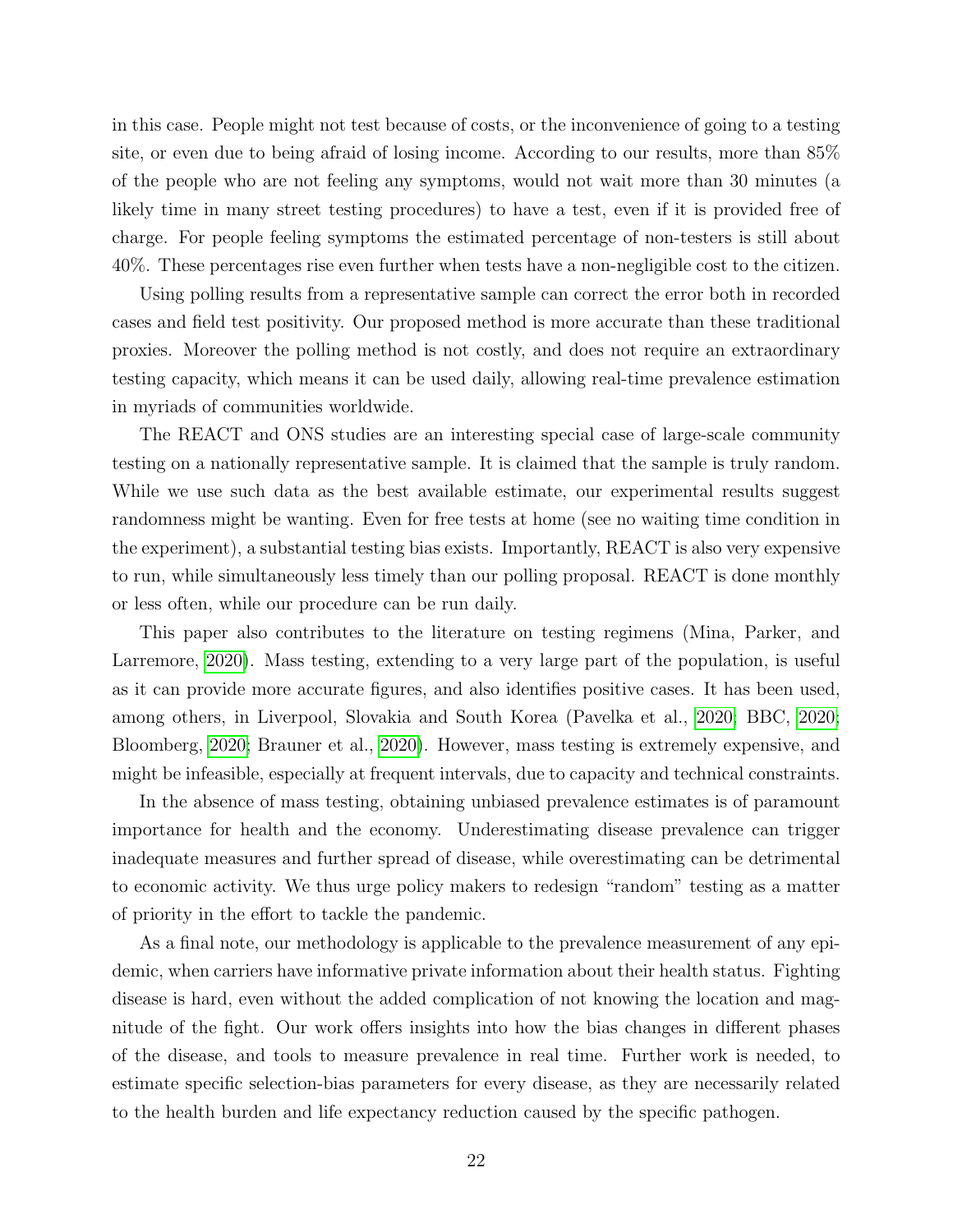# References

- <span id="page-23-1"></span>[1] Daron Acemoglu and Simon Johnson. "Disease and Development: The Effect of Life Expectancy on Economic Growth". In: Journal of Political Economy 115.6 (2007), pp. 925–985. doi: [10.1086/529000](https://doi.org/10.1086/529000). eprint: <https://doi.org/10.1086/529000>. url: <https://doi.org/10.1086/529000>.
- <span id="page-23-7"></span> $[2]$  Jérôme Adda. "Economic activity and the spread of viral diseases: Evidence from high frequency data". In: The Quarterly Journal of Economics 131.2 (2016), pp. 891–941.
- <span id="page-23-10"></span>[3] Fernando E Alvarez, David Argente, and Francesco Lippi. A simple planning problem for Covid-19 lockdown. Tech. rep. National Bureau of Economic Research, 2020.
- <span id="page-23-2"></span>[4] Andrew Atkeson. How deadly is COVID-19? Understanding the difficulties with estimation of its fatality rate. Tech. rep. National Bureau of Economic Research, 2020.
- <span id="page-23-11"></span>[5] BBC. Covid: Mass testing in Liverpool sees 'remarkable decline' in cases. Available at: https://www.bbc.com/news/uk-england-merseyside-55044488 Accessed 19 December 2020. 2020.
- <span id="page-23-12"></span>[6] Bloomberg. Seoul's full cafes, apple store lines and show mass testing success. Available at: https://www.bloomberg.com/news/articles/2020-04-18/seoul-s-full-cafes-apple-storelines-show-mass-testing-success Accessed 19 December 2020. 2020.
- <span id="page-23-3"></span>[7] Jan M. Brauner et al. "Inferring the effectiveness of government interventions against COVID-19". In: Science (2020). ISSN: 0036-8075. DOI: [10.1126/science.abd9338](https://doi.org/10.1126/science.abd9338). eprint: [https://science.sciencemag.org/content/early/2020/12/15/science.](https://science.sciencemag.org/content/early/2020/12/15/science.abd9338.full.pdf) abd9338.full.pdf. URL: https://science.sciencemag.org/content/early/ [2020/12/15/science.abd9338](https://science.sciencemag.org/content/early/2020/12/15/science.abd9338).
- <span id="page-23-4"></span>[8] Flavio A Cadegiani et al. "Clinical diagnosis of COVID-19: A prompt, feasible, and sensitive diagnostic tool for COVID-19 based on a 1,757-patient cohort (The AndroCoV Clinical Scoring for COVID-19 diagnosis)." In:  $medRxiv$  (2021), pp. 2020–12.
- <span id="page-23-9"></span>[9] Itai Dattner et al. "The role of children in the spread of COVID-19: Using household data from Bnei Brak, Israel, to estimate the relative susceptibility and infectivity of children". In:  $medRxiv$  (2020).
- <span id="page-23-8"></span>[10] Theologos Dergiades, Costas Milas, and Theodore Panagiotidis. "Effectiveness of government policies in response to the COVID-19 outbreak". In: Available at SSRN 3602004 (2020).
- <span id="page-23-0"></span>[11] ECDC. Data on testing for Covid-19 by week and country. Tech. rep. Available at: https://www.ecdc.europa.eu/en/publications-data/covid-19-testing, 2021.
- <span id="page-23-6"></span>[12] Kelly Osezele Elimian et al. "Patient characteristics associated with COVID-19 positivity and fatality in Nigeria: Retrospective cohort study". In: BMJ open 10.12 (2020), e044079.
- <span id="page-23-5"></span>[13] Uri Gneezy et al. "Measuring Success in Education: The Role of Effort on the Test Itself". In: American Economic Review: Insights  $1.3$  (2019), pp. 291–308. DOI: 10. [1257/aeri.20180633](https://doi.org/10.1257/aeri.20180633). url: [https://www.aeaweb.org/articles?id=10.1257/](https://www.aeaweb.org/articles?id=10.1257/aeri.20180633) [aeri.20180633](https://www.aeaweb.org/articles?id=10.1257/aeri.20180633).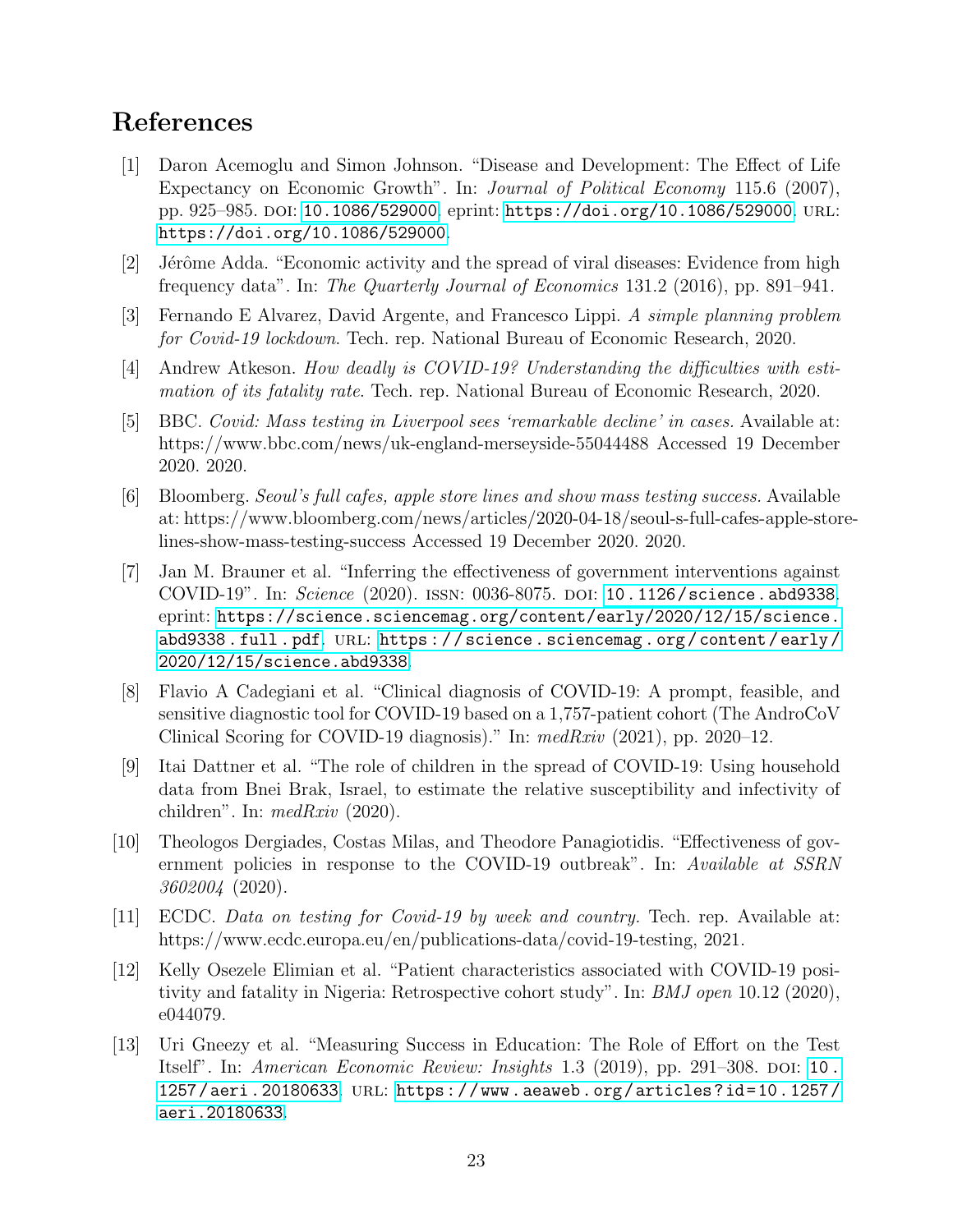- <span id="page-24-2"></span>[14] Russell Golman, David Hagmann, and George Loewenstein. "Information avoidance". In: Journal of Economic Literature 55.1 (2017), pp. 96–135.
- <span id="page-24-1"></span>[15] Sharon K Greene et al. "Nowcasting for Real-Time COVID-19 Tracking in New York City: An Evaluation Using Reportable Disease Data From Early in the Pandemic". In: JMIR Public Health and Surveillance 7.1 (2021), e25538.
- <span id="page-24-6"></span>[16] Nils Haug et al. "Ranking the effectiveness of worldwide COVID-19 government interventions". In: Nature Human behaviour 4.12 (2020), pp. 1303–1312.
- <span id="page-24-5"></span>[17] Solomon Hsiang et al. "The effect of large-scale anti-contagion policies on the COVID-19 pandemic". In: Nature 584.7820 (2020), pp. 262–267.
- <span id="page-24-8"></span>[18] Steven J Kachelmeier and Mohamed Shehata. "Examining risk preferences under high monetary incentives: Experimental evidence from the People's Republic of China". In: The American Economic Review (1992), pp. 1120–1141.
- <span id="page-24-11"></span>[19] Alyson A Kelvin and Scott Halperin. "COVID-19 in children: the link in the transmission chain". In: The Lancet Infectious Diseases 20.6 (2020), pp. 633–634.
- <span id="page-24-4"></span>[20] Elisabeth Mahase. "Covid-19: Mass testing in Slovakia may have helped cut infections". In:  $BMJ$  371:m4761 (2020). DOI: [https://doi.org/10.1136/bmj.m4761](https://doi.org/https://doi.org/10.1136/bmj.m4761).
- <span id="page-24-0"></span>[21] Charles F Manski and Francesca Molinari. "Estimating the COVID-19 infection rate: Anatomy of an inference problem". In: *Journal of Econometrics* 220.1 (2021), pp. 181– 192.
- <span id="page-24-7"></span>[22] Rutger A Middelburg and Frits R Rosendaal. "COVID-19: How to make betweencountry comparisons". In: International Journal of Infectious Diseases 96 (2020), pp. 477–481.
- <span id="page-24-12"></span>[23] Michael J. Mina, Roy Parker, and Daniel B. Larremore. "Rethinking Covid-19 Test Sensitivity  $-$  A Strategy for Containment". In: New England Journal of Medicine 383.22 (2020), e120. doi: [10.1056/NEJMp2025631](https://doi.org/10.1056/NEJMp2025631). eprint: [https://doi.org/10.](https://doi.org/10.1056/NEJMp2025631) [1056/NEJMp2025631](https://doi.org/10.1056/NEJMp2025631). url: <https://doi.org/10.1056/NEJMp2025631>.
- <span id="page-24-3"></span>[24] Emily Oster, Ira Shoulson, and E Dorsey. "Optimal expectations and limited medical testing: Evidence from Huntington disease". In: American Economic Review 103.2 (2013), pp. 804–30.
- <span id="page-24-13"></span>[25] Martin Pavelka et al. "The effectiveness of population-wide, rapid antigen test based screening in reducing SARS-CoV-2 infection prevalence in Slovakia". In:  $medRxiv$ (2020).
- <span id="page-24-10"></span>[26] Haiyan Qiu et al. "Clinical and epidemiological features of 36 children with coronavirus disease 2019 (COVID-19) in Zhejiang, China: an observational cohort study". In: The Lancet Infectious Diseases 20.6 (2020), pp. 689–696.
- <span id="page-24-9"></span>[27] REACT. REACT-1: Summary of sample extraction and fieldwork dates, and response rates, by round. Tech. rep. Retreived on 2021-01-30. 2020. URL: https://www. [imperial . ac . uk / media / imperial - college / institute - of - global - health](https://www.imperial.ac.uk/media/imperial-college/institute-of-global-health-innovation/REACT1-Fieldwork-info-table-for-Imperial-website_with-Round-7.pdf)  [innovation / REACT1 - Fieldwork - info - table - for - Imperial - website \\_ with -](https://www.imperial.ac.uk/media/imperial-college/institute-of-global-health-innovation/REACT1-Fieldwork-info-table-for-Imperial-website_with-Round-7.pdf) [Round-7.pdf](https://www.imperial.ac.uk/media/imperial-college/institute-of-global-health-innovation/REACT1-Fieldwork-info-table-for-Imperial-website_with-Round-7.pdf).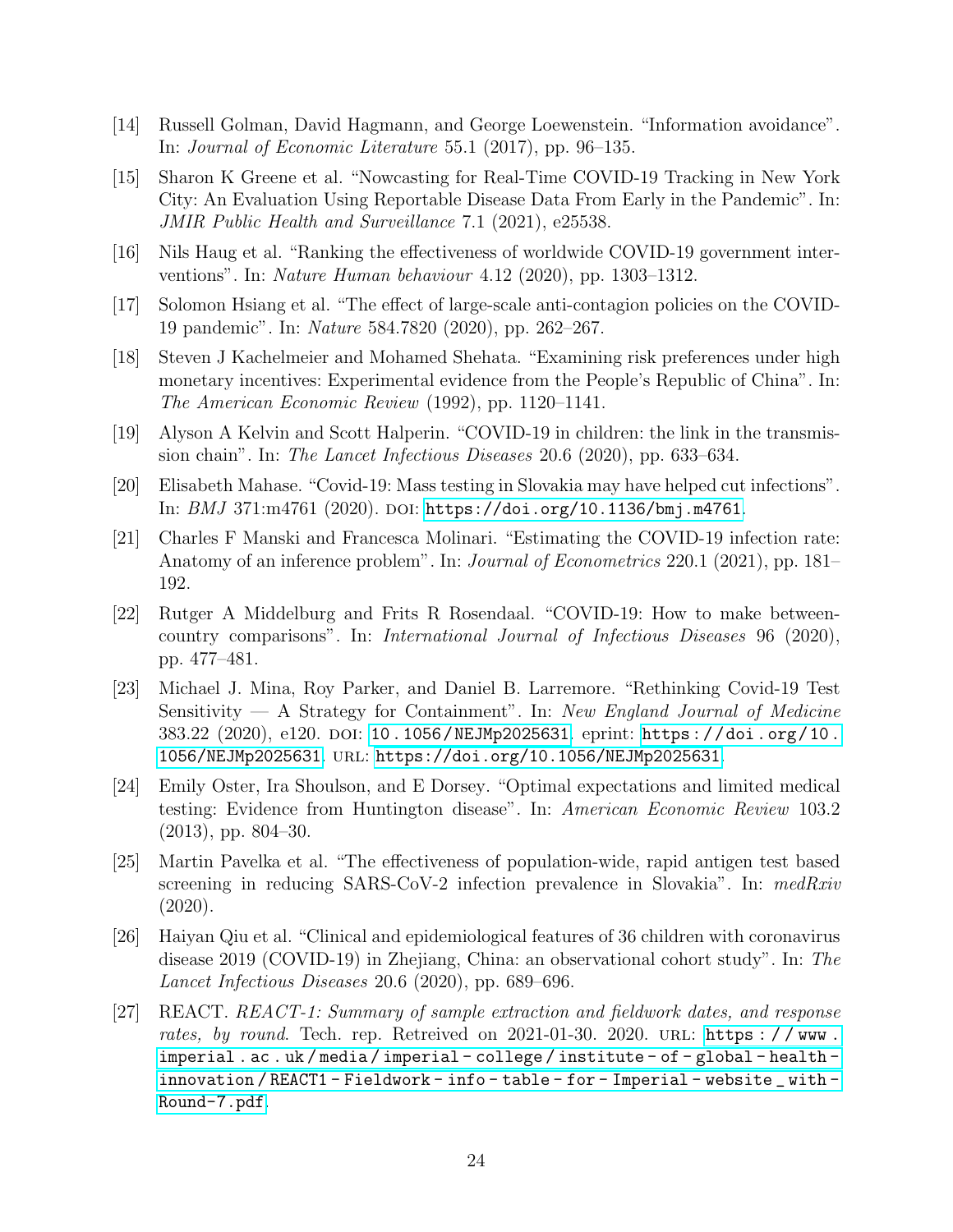- <span id="page-25-1"></span>[28] Steven Riley et al. "Community prevalence of SARS-CoV-2 virus in England during May 2020: REACT study". In: medRxiv (2020).
- <span id="page-25-3"></span>[29] Marta Serra-Garcia and Nora Szech. "Demand for COVID-19 antibody testing, and why it should be free". In: 8340 (2020). URL: <https://ssrn.com/abstract=3623675>.
- <span id="page-25-2"></span>[30] Chen Shen et al. "Unraveling the flaws of estimates of the infection fatality rate for COVID-19". In: Journal of Travel Medicine (2021).
- <span id="page-25-0"></span>[31] Rebecca L. Thornton. "The Demand for, and Impact of, Learning HIV Status". In: American Economic Review 98.5 (2008), pp. 1829-63. DOI: [10.1257/aer.98.5.1829](https://doi.org/10.1257/aer.98.5.1829). url: <https://www.aeaweb.org/articles?id=10.1257/aer.98.5.1829>.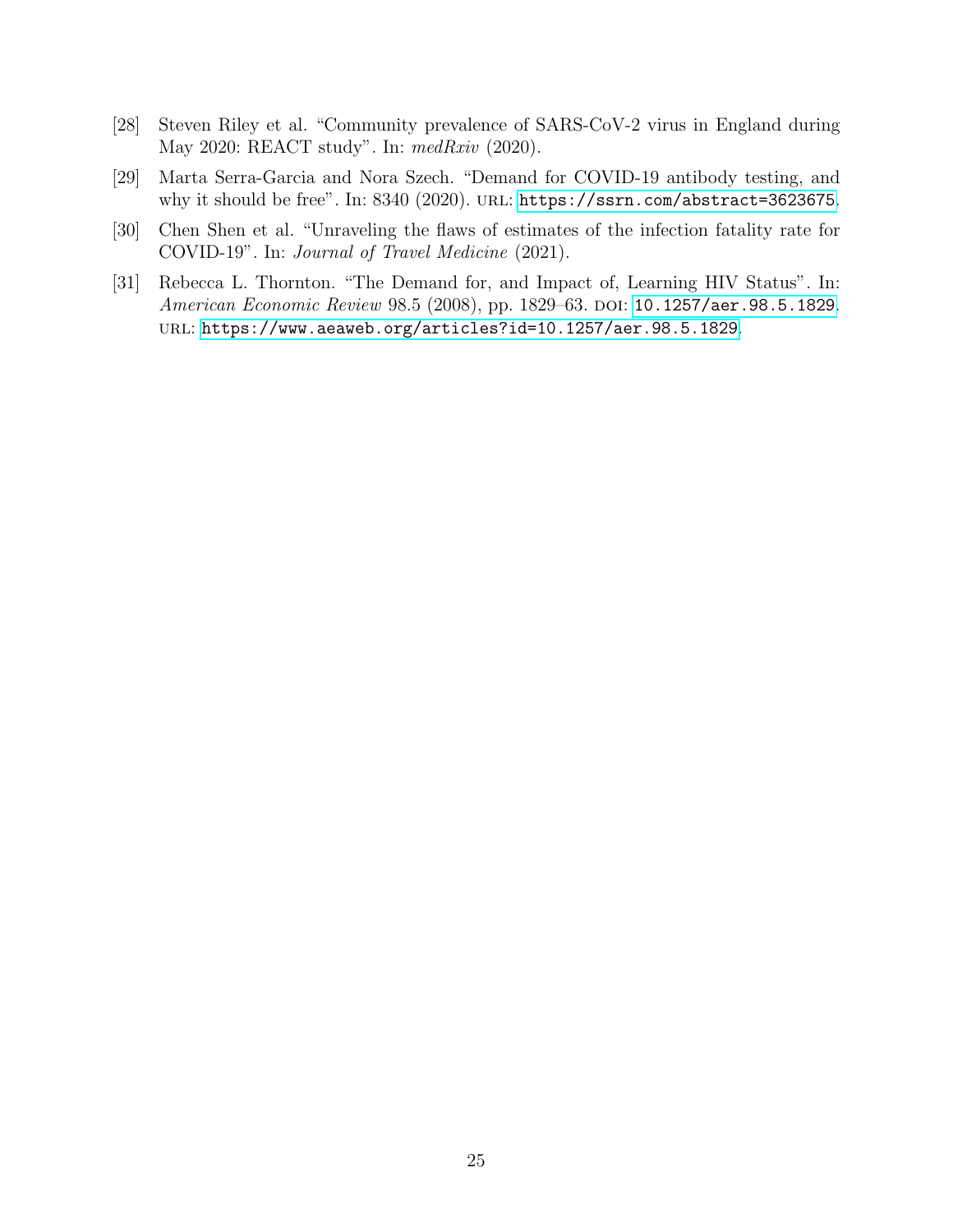# Appendix



Figure 7: Estimate of the prevalence bias in field testing. Test positivity divided by the best prevalence estimate using REACT and ONS data.